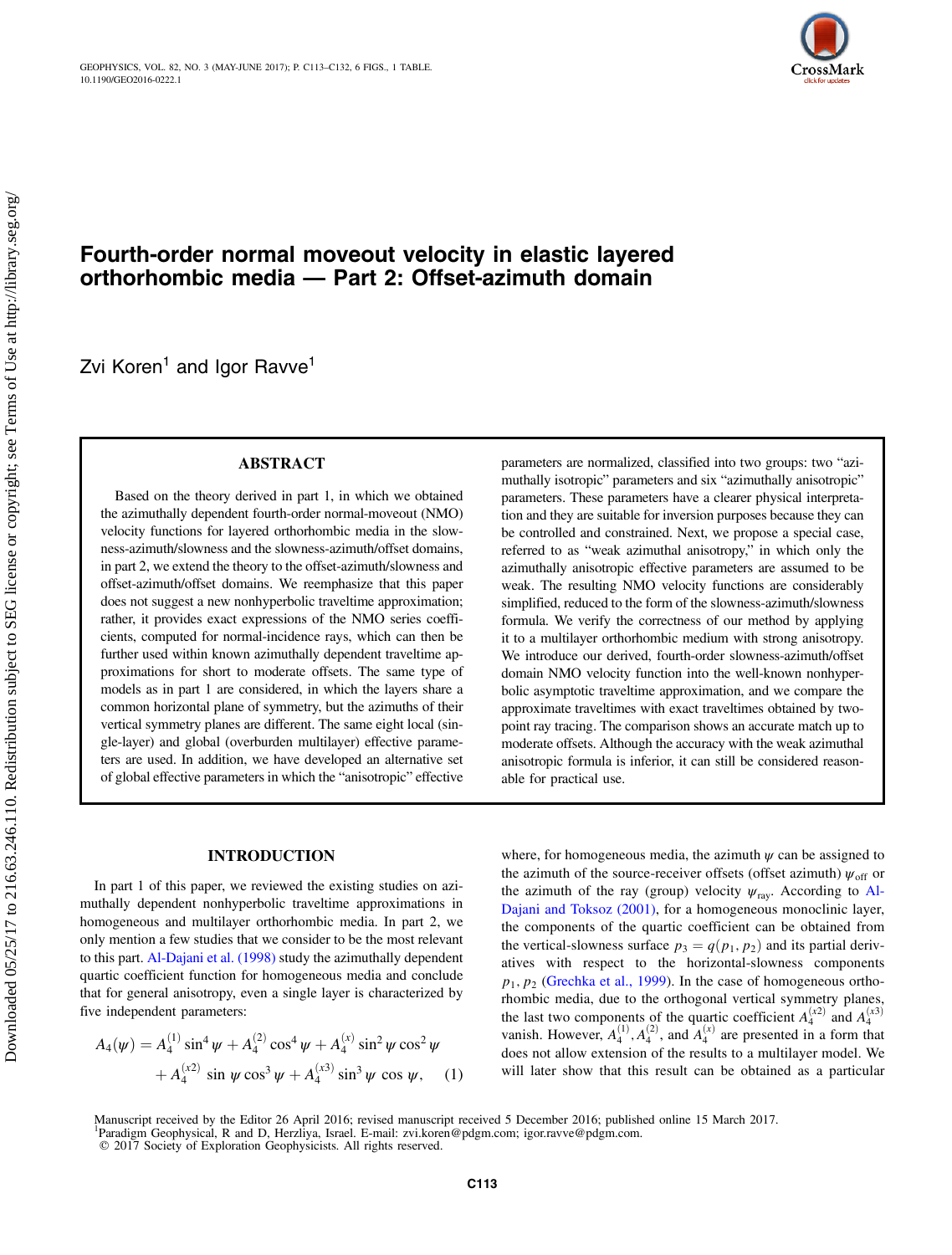<span id="page-1-0"></span>case of our more general multilayer solution. Therefore, [Al-Dajani](#page-19-0) [and Toksoz \(2001\)](#page-19-0) suggest an approximation of  $A_4(\psi_{\text{off}})$  in multilayer orthorhombic media by applying for each given azimuth the averaging formula for transverse isotropy with vertical symmetry axis (VTI). A similar averaging approach is suggested by [Tsvan](#page-19-0)[kin \(2005\)](#page-19-0) and [Tsvankin and Grechka \(2011\).](#page-19-0) [Stovas \(2015\)](#page-19-0) studies the fourth-order normal moveout in acoustic multilayer orthorhombic media in the slowness- and offset-azimuth domains, using the vertical-slowness surface and its derivatives for each individual layer. He suggests approximating the effective azimuthally dependent quartic coefficient with three fourth-order parameters (rather than five), applying a least-squares fit. In this case, the resulting effective medium is still considered orthorhombic with the attempt to account for the different azimuths of the vertical symmetry planes at each layer, with a single effective azimuth.

Our study can be considered an extension of the abovementioned works for general elastic anisotropic layered media, avoiding weak anisotropy assumptions or acoustic approximations for P-waves. It is based on results obtained in part 1 of this paper, in which we derived a special set of eight local effective parameters for individual orthorhombic layers. As mentioned, eight local effective parameters are needed to represent the kinematics of near-vertical rays in any general anisotropic layer to fourth-order accuracy. In a recent work, [Koren and Ravve \(2016\)](#page-19-0) extend the derivation of the fourth-order local effective parameters to general anisotropy (including tilted orthorhombic [TORT] and triclinic). Once the local effective parameters are derived, the computation of the corresponding global effective parameters becomes a straightforward Dix-type summation. In part 1, we derived the exact formula for the slowness-azimuth domain global fourth-order NMO velocity function. In part 2, we convert the slowness-azimuth domain fourth-order NMO velocity formula to obtain the offset-azimuth domain fourth-order NMO velocity formula. Thus, the resulting global fourth-order NMO velocity functions in both azimuth domains are valid for general vertically varying anisotropic layered media and for all types of wave modes, provided the reciprocity condition holds (the traveltime is considered as an even function of the offset). For monoclinic layered media with a common horizontal symmetry plane (whose particular case is orthorhombic), all pure-mode and converted waves satisfy this condition. For layered models characterized with tilted symmetries, such as transverse isotropy with tilted axis of symmetry (TTI), tilted orthorhombic, and general triclinic layered media, the reciprocity condition holds only for puremode waves.

We suggest an alternative normalized set of effective parameters that distinguish two azimuthally isotropic parameters and six azimuthally anisotropic parameters. The advantage of this new parameterization is that the normalized azimuthally anisotropic effective parameters can be controlled, providing an intuitive physical interpretation of the strength of the azimuthal anisotropic effect. We then investigate the case in which only the azimuthally anisotropic effective parameters are weak, referred to as the weak azimuthal anisotropy approximation. In such a case, all azimuthal domains (slowness-azimuth/slowness, slowness-azimuth/offset, offset-azimuth/slowness, and offset-azimuth/offset) coincide and the resulting formulas are reduced to the simple form of the slowness-azimuth/slowness second- and fourth-order NMO velocity formulas.

We test the correctness of our method using a single-layer and multilayer models with strong orthorhombic anisotropy and with varying azimuths of the mutually orthogonal vertical symmetry planes. We introduce our derived fourth-order NMO velocity functions (and hence the quartic coefficient and the effective anellipticity functions) into the well-known, nonhyperbolic asymptotic traveltime approximation ([Vasconcelos and Tsvankin, 2006\)](#page-19-0), and we compare the approximate traveltimes with the exact traveltimes obtained by two-point ray tracing. The accurate match obtained for moderate and even relatively large offsets gives us great confidence in our derived formula.

As in part 1, the detailed derivations have been moved to the appendices. In Appendix [A](#page-8-0), we derive the power series expansion for the azimuthal lag between the two azimuthal domains  $\Delta \Psi =$  $\psi_{\text{off}} - \psi_{\text{slw}}$ , and the relationship between the offset azimuth  $\psi_{\text{off}}$ and slowness azimuth  $\psi_{\text{slw}}$ , for near-vertical rays (applying the horizontal slowness  $p_h$  as a small parameter). In Appendix [B,](#page-8-0) we invert this power series from the slowness-azimuth domain to the offsetazimuth domain; i.e., we convert  $\psi_{off}(\psi_{slw})$  into  $\psi_{slw}(\psi_{off})$ . In Appendices C and D, we use this result to derive the fourth-order NMO velocity in the offset-azimuth/slowness and offset-azimuth/offset domains, respectively, which is the main goal of this part of the paper. In Appendix  $E$ , we suggest an alternative set of global effective parameters, in which the effective parameters are normalized (unitless) and classified into two main groups: azimuthally isotropic and azimuthally anisotropic parameters. We then emphasize their clearer physical interpretation and their advantages for inversion purposes. In Appendix  $F$ , we further study the case in which the azimuthally anisotropic effective parameters are weak, referred to as weak azimuthal anisotropy. This results in simple approximate relationships for the azimuthally dependent fourth-order NMO velocity  $V_4(\psi)$  and the effective anellipticity  $\eta_{\text{eff}}(\psi)$ . Next, in Appendix [G,](#page-15-0) we consider the case of a single layer in which all anisotropic parameters are weak, and our general formula reduces to the well-known weak anisotropy formula. Finally, in Appendix [H,](#page-15-0) we consider a single elastic orthorhombic layer with any strength of anisotropy, and we demonstrate that the quartic coefficient formula obtained by [Al-Dajani et al. \(1998\)](#page-19-0) for P-waves is a particular case of the more general case derived in this paper for multilayer models. In this work, we use the anisotropic parameterization suggested for orthorhombic media by [Tsvankin \(1997\)](#page-19-0), which is an extension of [Thomsen \(1986\)](#page-19-0) parameterization for transverse isotropy. A list of notations is included at the end of the paper.

#### METHOD

Following the definitions for the second-order NMO velocity  $V_2(\psi)$  and the quartic coefficient  $A_4(\psi)$ ,

$$
V_2^2(\psi) = \lim_{p_h \to 0} \frac{h_R^2(\psi) + h_T^2(\psi)}{t^2(\psi) - t_0^2},
$$
  
\n
$$
A_4(\psi) = V_2^2 t_0^2 \cdot \lim_{p_h \to 0} \frac{[t^2(\psi) - t_0^2]V_2^2(\psi) - [h_R^2(\psi) + h_T^2(\psi)]}{[h_R^2(\psi) + h_T^2(\psi)]^2},
$$
\n(2)

proposed in equation [5](#page-2-0) of part 1, the primary aim of part 2 is to obtain explicit expressions for  $V_2$  (a well-known formula) and  $A_4$  in the offset-azimuth/offset domain  $\psi = \psi_{\text{off}}$ . We will then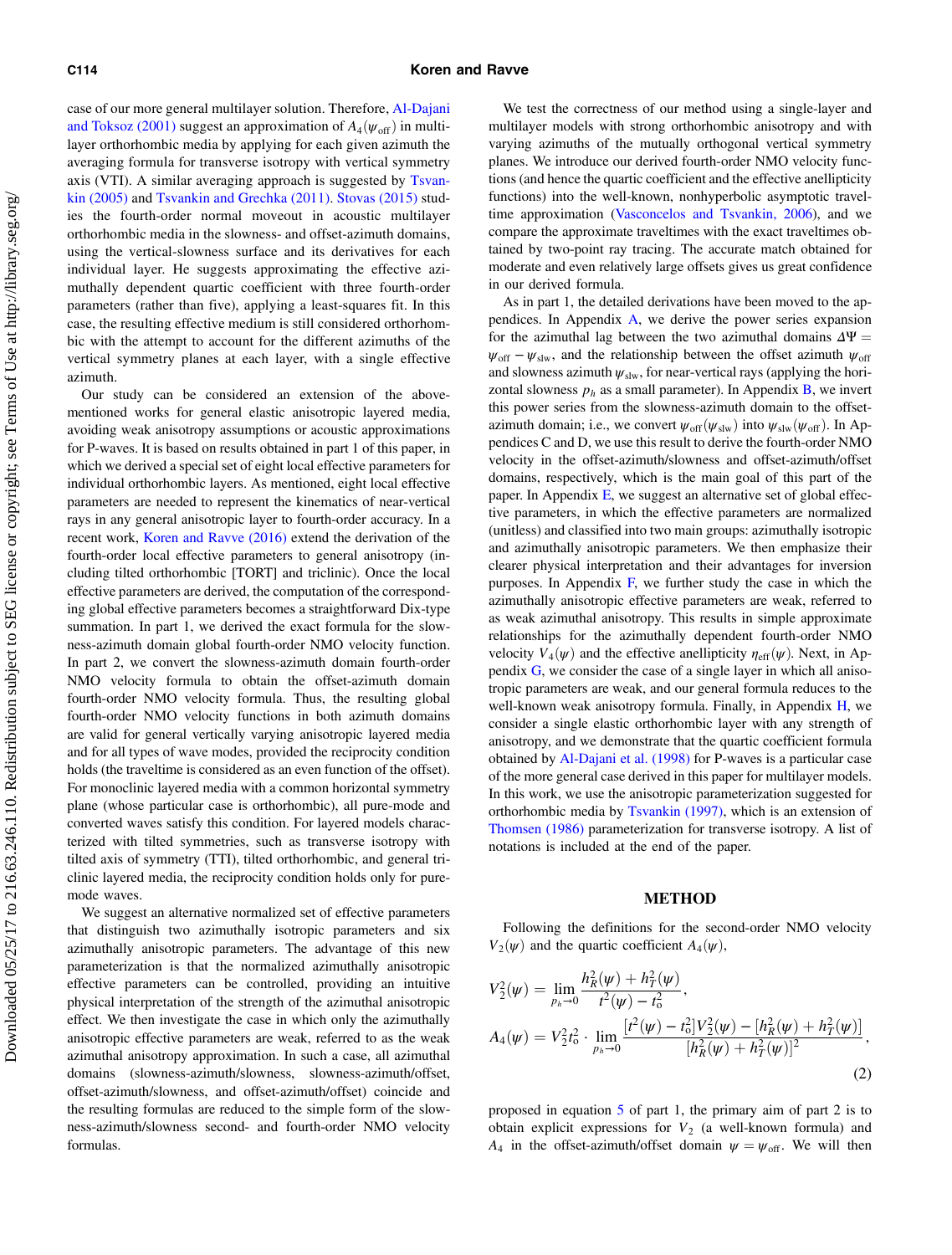<span id="page-2-0"></span>obtain the offset-azimuth/offset domain fourth-order NMO velocity  $V_4$  and the effective anellipticity  $\eta_{\text{eff}}$ :

$$
V_4^4(\psi_{\text{off}}) = V_2^4(\psi_{\text{off}})[1 - 4A_4(\psi_{\text{off}})],
$$
  

$$
\eta_{\text{eff}}(\psi_{\text{off}}) = \frac{V_4^4(\psi_{\text{off}}) - V_2^4(\psi_{\text{off}})}{8V_2^4(\psi_{\text{off}})} = -\frac{A_4(\psi_{\text{off}})}{2}.
$$
 (3)

In part 1, we introduced a natural coordinate system in which we defined the radial offset component  $h_R$ , in the direction of the slowness azimuth (phase-velocity azimuth), and the transverse offset component  $h_T$ , perpendicular to the radial direction. In equation [15](#page-3-0) of part 1, we obtained the third-order power series for the radial  $h_R(\psi_{\text{slw}}, p_h)$  and transverse  $h_T(\psi_{\text{slw}}, p_h)$  components of the offset and the fourth-order series for the two-way travel time  $t(\psi_{\text{slw}}, p_h)$  in the slowness-azimuth/slowness domain:

$$
h_R(\psi_{\text{slw}}, p_h) = (U_2 + W_{2x} \cos 2\psi_{\text{slw}} + W_{2y} \sin 2\psi_{\text{slw}}) p_h
$$
  
+  $(U_4 + W_{42x} \cos 2\psi_{\text{slw}} + W_{42y} \sin 2\psi_{\text{slw}} + W_{42y} \sin 2\psi_{\text{slw}} + W_{44x} \cos 4\psi_{\text{slw}} + W_{44y} \sin 4\psi_{\text{slw}}) p_h^3 + O(p_h^5),$   

$$
h_T(\psi_{\text{slw}}, p_h) = -(W_{2x} \sin 2\psi_{\text{slw}} - W_{2y} \cos 2\psi_{\text{slw}}) p_h
$$
  
-  $\left(\frac{1}{2} W_{42x} \sin 2\psi_{\text{slw}} - \frac{1}{2} W_{42y} \cos 2\psi_{\text{slw}} + W_{44x} \sin 4\psi_{\text{slw}} - W_{44y} \cos 4\psi_{\text{slw}}\right) p_h^3 + O(p_h^5),$   

$$
t(\psi_{\text{slw}}, p_h) = t_0 + \frac{1}{2} (U_2 + W_{2x} \cos 2\psi_{\text{slw}} + W_{2y} \sin 2\psi_{\text{slw}}) p_h^2
$$
  
+  $\frac{3}{4} (U_4 + W_{42x} \cos 2\psi_{\text{slw}} + W_{42y} \sin 2\psi_{\text{slw}} + W_{44x} \cos 4\psi_{\text{slw}} + W_{44y} \sin 4\psi_{\text{slw}}) p_h^4 + O(p_h^6),$   
(4)

where the small parameter in the series is the horizontal slowness  $p_h$ . In addition to the zero-offset time  $t_0$ , the series includes eight constant coefficients: three second-order parameters  $U_2$ ,  $W_{2x}$ ,  $W_{2y}$ and five fourth-order parameters  $U_4$ ,  $W_{42x}$ ,  $W_{44y}$ ,  $W_{44y}$ . Note that we use the terms second- and fourth-order effective parameters, although the orders only refer to the traveltime series because the offset components are described with first- and third-order terms in the horizontal slowness. Traveltime is an even function of horizontal slowness, whereas both offset components are odd functions. Comparing the two offset components for a multilayer effective model, we compute the global azimuthal lag between the offset azimuth and slowness azimuth,  $\Delta \Psi = \psi_{\text{off}} - \psi_{\text{slw}}$ . Because both offset components have been obtained in part 1 in the slowness-azimuth domain, the azimuthal lag is presented as a function of the slowness azimuth as well. This leads to a power series expansion  $\psi_{\text{off}}(\psi_{\text{slw}})$ , with the same small parameter  $p<sub>h</sub>$ . This power series is then inverted, resulting in a series  $\psi_{\text{slw}}(\psi_{\text{off}})$ , which can be introduced into the offset components and traveltime in the slowness-azimuth/slowness domain, to obtain these values in the offset-azimuth/slowness domain:

$$
h_R(\psi_{\text{off}}, p_h) = h_R[\psi_{\text{slw}}(\psi_{\text{off}}), p_h],
$$
  
\n
$$
h_T(\psi_{\text{off}}, p_h) = h_T[\psi_{\text{slw}}(\psi_{\text{off}}), p_h],
$$
  
\n
$$
t(\psi_{\text{off}}, p_h) = t[\psi_{\text{slw}}(\psi_{\text{off}}), p_h].
$$
\n(5)

Once equation set 5 is obtained, equation set 4 yields the secondand fourth-order NMO velocities in the offset-azimuth/slowness domain. Next,  $h_R(\psi_{\text{off}}, p_h)$ ,  $h_T(\psi_{\text{off}}, p_h)$ , and  $t(\psi_{\text{off}}, p_h)$  are introduced into the definition equation [2,](#page-1-0) to obtain the explicit relations for the offset-azimuth/offset domain second-order NMO velocity function (a well-known formula) and the newly derived, quartic coefficient function. Using equation 3, we further obtain the corresponding azimuthally dependent fourth-order NMO velocity and the effective anellipticity functions in the offset-azimuth/offset domain.

The three fourth-order effective parameters  $A_4(\psi)$ ,  $V_4(\psi)$ , and  $\eta_{\text{eff}}(\psi)$  are closely related and equally describe the kinematics of near-vertical waves to fourth-order accuracy. Throughout the paper, these parameters with their different terms are sometimes used interchangeably, giving priority to their simplistic forms within the derivation process. In this paper, the simplest expression for the exact azimuthally dependent fourth-order effective parameter (coefficient) is obtained for the fourth-order NMO velocity.

## OFFSET AZIMUTH VERSUS SLOWNESS AZIMUTH FOR NEAR-VERTICAL RAYS

The relationship between the transverse- and radial-offset components makes it possible to establish the azimuthal lag between the offset azimuth and the slowness azimuth:

$$
\cos(\psi_{\text{off}} - \psi_{\text{slw}}) = \frac{h_R}{\sqrt{h_R^2 + h_T^2}},
$$
  
\n
$$
\sin(\psi_{\text{off}} - \psi_{\text{slw}}) = \frac{h_T}{\sqrt{h_R^2 + h_T^2}},
$$
\n(6)

where  $h_R$  and  $h_T$  are the radial and transverse components of the offset, respectively, given in equation set 4. Equation 6, in turn, yields the series expansion for the offset azimuth versus slowness azimuth (see [A](#page-8-0)ppendix  $\overline{A}$  for derivation details):

$$
\cos \psi_{\text{off}} = \cos \psi_{0,\text{off}} - B_{\text{slw}} \sin \psi_{0,\text{off}} p_h^2 + O(p_h^4),
$$
  

$$
\sin \psi_{\text{off}} = \sin \psi_{0,\text{off}} + B_{\text{slw}} \cos \psi_{0,\text{off}} p_h^2 + O(p_h^4), \quad (7)
$$

where the zero-offset terms of the offset azimuth are

$$
\cos \psi_{0,\text{off}} = \frac{(U_2 + W_{2x}) \cos \psi_{\text{slw}} + W_{2y} \sin \psi_{\text{slw}}}{\sqrt{U_2^2 + W_2^2 + 2U_2 W_2 \cos 2(\psi_{\text{phs}} - \Psi_{2,\text{H}})}},
$$
  
\n
$$
\sin \psi_{0,\text{off}} = \frac{(U_2 - W_{2x}) \sin \psi_{\text{slw}} + W_{2y} \cos \psi_{\text{slw}}}{\sqrt{U_2^2 + W_2^2 + 2U_2 W_2 \cos 2(\psi_{\text{slw}} - \Psi_{2,\text{H}})}},
$$
\n(8)

where  $\Psi_{2,H}$  is the azimuth of the high second-order NMO velocity and parameter  $B_{\text{slw}}$  is defined in [A](#page-8-0)ppendix A (equation [A-3](#page-8-0)). Note that the third-order series for the offset components in equation 4 becomes a second-order series after introduction into equation 6,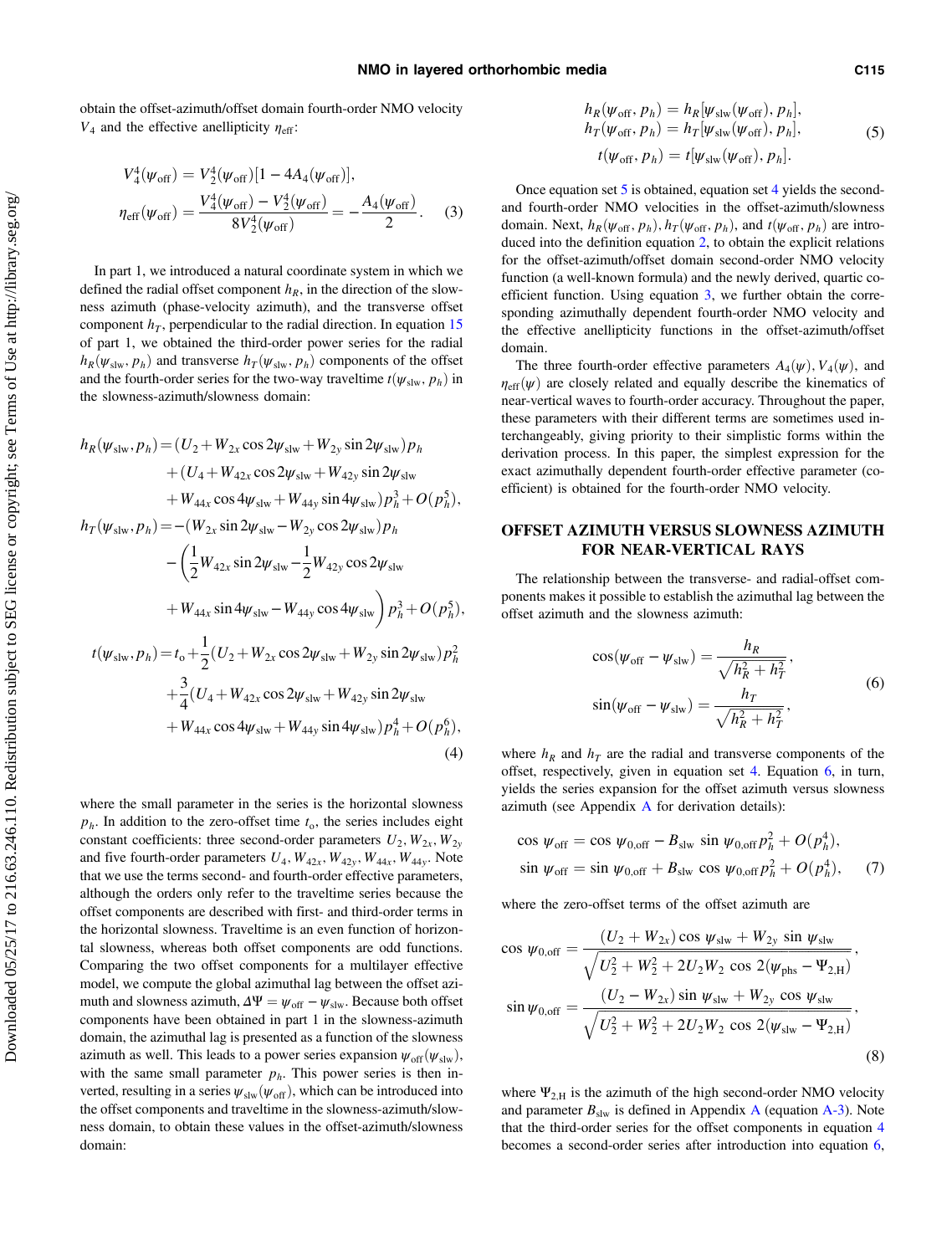<span id="page-3-0"></span>due to cancellation of the horizontal slowness  $p<sub>h</sub>$  in the numerators and denominators on the right side. However, the second-order approximation of the offset azimuth is exactly what we need for the fourth-order approximation of the traveltime.

## SLOWNESS AZIMUTH VERSUS OFFSET AZIMUTH FOR NEAR-VERTICAL RAYS

To compute the radial- and transverse-offset components and the traveltime in the offset-azimuth domain (equation [5\)](#page-2-0), we need the series expansion for  $\psi_{\text{slw}}(\psi_{\text{off}})$  rather than  $\psi_{\text{off}}(\psi_{\text{slw}})$ . For this, equation [7](#page-2-0) has to be inverted (see Appendix [B](#page-8-0) for derivation details). The result of the inversion reads

$$
\cos \psi_{\text{slw}} = \cos \psi_{0,\text{slw}} - B_{\text{off}} \sin \psi_{0,\text{slw}} p_h^2 + O(p_h^4),
$$
  
\n
$$
\sin \psi_{\text{slw}} = \sin \psi_{0,\text{slw}} + B_{\text{off}} \cos \psi_{0,\text{slw}} p_h^2 + O(p_h^4),
$$
 (9)

where the zero-offset terms of the slowness azimuth are

$$
\cos \psi_{0,\text{phs}} = \frac{(U_2 - W_{2x}) \cos \psi_{\text{off}} - W_{2y} \sin \psi_{\text{off}}}{\sqrt{U_2^2 + W_{2x}^2 + W_{2y}^2 - 2U_2 W_2 \cos 2(\psi_{\text{off}} - \Psi_{2,\text{H}})}},
$$
  
\n
$$
\sin \psi_{0,\text{phs}} = \frac{(U_2 + W_{2x}) \sin \psi_{\text{off}} - W_{2y} \cos \psi_{\text{off}}}{\sqrt{U_2^2 + W_{2x}^2 + W_{2y}^2 - 2U_2 W_2 \cos 2(\psi_{\text{off}} - \Psi_{2,\text{H}})}},
$$
\n(10)

and parameter  $B_{\text{off}}$  is defined in equation [B-11.](#page-9-0)

## FOURTH-ORDER NMO VELOCITY IN THE OFFSET-AZIMUTH/SLOWNESS DOMAIN

Introduction of  $\psi_{\text{slw}}(\psi_{\text{off}})$  from equation 9 into the traveltime equation of set [4](#page-2-0) and taking into account that

$$
t(\psi_{\text{slw},p_h}) =
$$
  
\n
$$
t_0 + \frac{1}{2}V_2^2(\psi_{\text{slw}})t_0p_h^2 + \frac{3}{8}V_4^4(\psi_{\text{slw}})t_0p_h^4 + O(p_h^6), \quad (11)
$$

make it possible to obtain the second- and fourth-order NMO velocities in the offset-azimuth/slowness domain. The fourth-order NMO velocity is presented in factorized form (see Appendix [C](#page-10-0) for details),

$$
V_{4,\text{slw}}^4(\psi_{\text{off}}) = K_{2,\text{slw}}(\psi_{\text{off}})K_{4,\text{slw}}(\psi_{\text{off}}),\tag{12}
$$

where the normalizing factor  $K_{2,slw}(\psi_{\text{off}})$  depends on the secondorder global effective parameters only, whereas the fourth-order kernel  $K_{4,slw}(\psi_{\text{off}})$  depends on the global effective second-order and fourth-order parameters. For each offset azimuth, the fourth-order kernel is a scalar value presented in bilinear form,

$$
K_{4,\text{slw}}(\psi_{\text{off}}) = \mathbf{m} \mathbf{M}_{\text{off/slw}} \mathbf{a}_{\text{off},7},\tag{13}
$$

where m is a row vector that includes five fourth-order effective parameters (defined in equation [A-5\)](#page-8-0),  $M_{off/slw}$  is a 5 × 7 matrix that depends solely on the second-order parameters (equations [C-6](#page-10-0) to [C-12](#page-11-0)), and  $\mathbf{a}_{\text{off.7}}$  is a column vector of length seven that depends on the offset azimuth alone (equation [C-5](#page-10-0)).

## FOURTH-ORDER NMO VELOCITY IN THE OFFSET-AZIMUTH/OFFSET DOMAIN

To obtain the second-order NMO velocity  $V_{2,\text{off}}(\psi_{\text{off}})$  and the quartic moveout coefficient  $A_4(\psi_{\text{off}})$  in the offset-azimuth/offset domain, we apply the limits in equation [2.](#page-1-0) Equation [3](#page-2-0) is then used to obtain the fourth-order velocity  $V_{4,off}(\psi_{off})$  and the effective anellipticity $\eta_{\text{eff}}(\psi_{\text{off}})$ . All three azimuthally dependent fourth-order effective parameters  $A_4$ ,  $V_4$ , and  $\eta_{\text{eff}}$  can be equally used to describe traveltimes of azimuthally varying near-vertical rays. The fourthorder NMO velocity for the offset-azimuth domain is derived in Appendix [C](#page-10-0). Like in the case of the slowness-azimuth/offset and offset-azimuth/slowness domains,  $V_{4,off}(\psi_{slw})$  and  $V_{4,slw}(\psi_{off})$ , the result can be presented in factorized form:

$$
V_{4,\text{off}}^4(\psi_{\text{off}}) = K_{2,\text{off}}(\psi_{\text{off}})K_{4,\text{off}}(\psi_{\text{off}}),\tag{14}
$$

where the normalizing factor  $K_{2,\text{off}}(\psi_{\text{off}})$  depends on the secondorder global effective parameters only, whereas the fourth-order kernel  $K_{4,off}(\psi_{off})$  depends on the global effective second-order and fourth-order parameters. For each offset azimuth, the fourth-order kernel is a scalar value presented in bilinear form:

$$
K_{4,\text{off}}(\psi_{\text{off}}) = \mathbf{m} \mathbf{M}_{\text{off}/\text{off}} \mathbf{a}_{\text{off},5},\tag{15}
$$

where m is a row vector that includes five fourth-order effective parameters (equation [A-5\)](#page-8-0),  $M_{off/off}$  is a 5 × 5 matrix that depends solely on the second-order parameters (equations [D-5](#page-11-0) to [D-7](#page-11-0)), and  $a_{\text{off.5}}$  is a column vector of length five that depends on the offset azimuth alone (equation [B-11\)](#page-9-0).

### NORMALIZED SET OF GLOBAL EFFECTIVE PARAMETERS

The eight second- and fourth-order global effective parameters proposed in this work can be classified into two types of parameters: azimuthally isotropic  $\{U_2, U_4\}$  and azimuthally anisotropic  $\{W_{2x}, W_{2y}, W_{42x}, W_{42y}, W_{44x}, W_{44y}\}$ . As mentioned, the main advantage of using these global effective parameters is the ability to compute them for any type of azimuthally anisotropic layered media in a straightforward Dix-type summation. However, especially for inversion purposes when many parameters are involved, it is recommended to work with normalized parameters, if possible. Normalized parameters can be well-constrained and have clearer physical interpretation. Moreover, when setting the normalized parameters to zero, the approximation formula is reduced in describing the simplest physical model. In Appendix  $D$ , we propose the following alternative set of "normalized" effective parameters: azimuthally isotropic (e.g., VTI type) effective parameters

$$
\underbrace{\{\overline{V}_2}{\text{second-order}}}, \underbrace{\overline{\eta}_{\text{eff}}}{\text{fourth-order}}\bigg\}
$$
 (16)

and azimuthally anisotropic effective parameters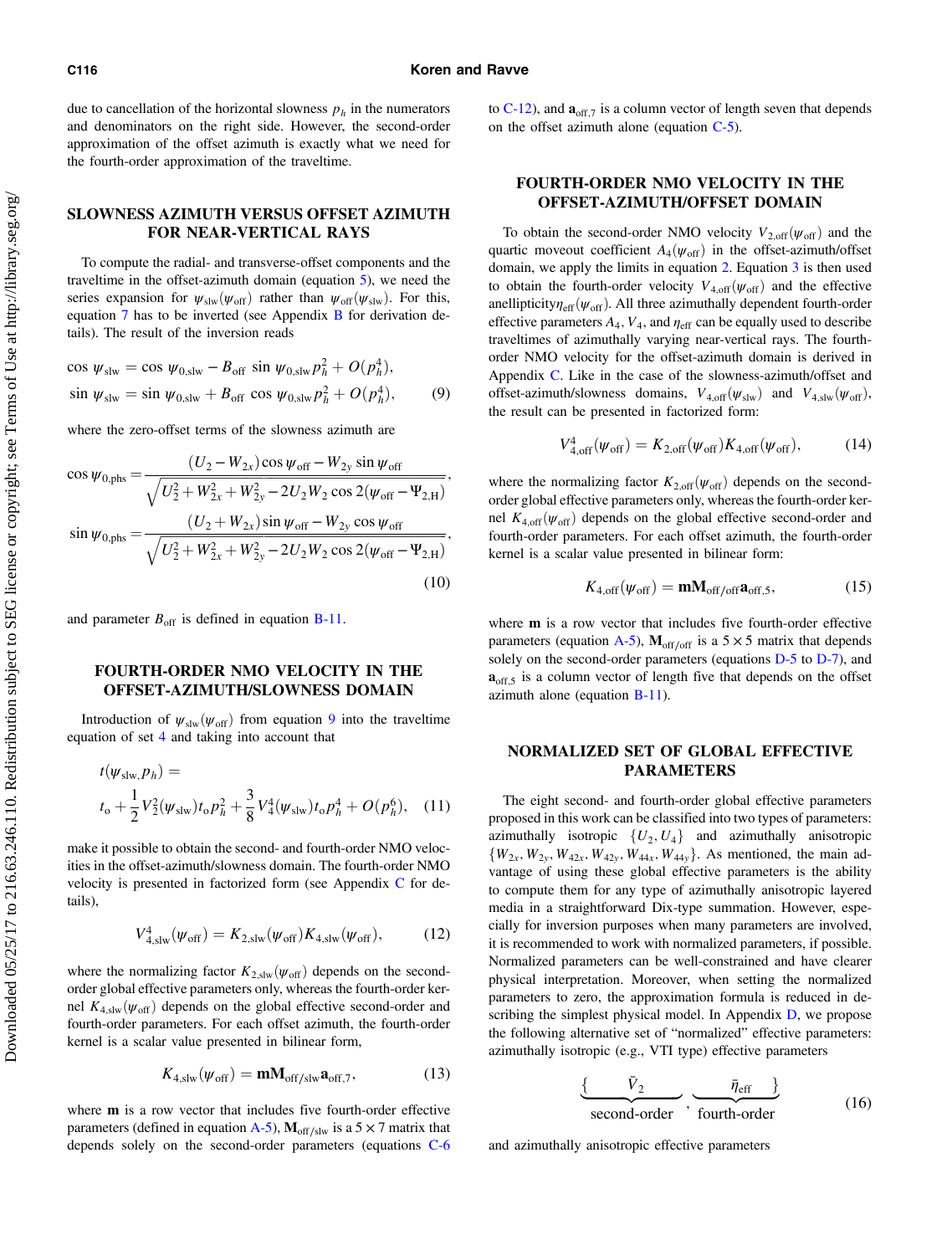<span id="page-4-0"></span>
$$
\underbrace{\{e_2, \Psi_{2,H}}_{\text{second-order}}, \underbrace{e_{4,L}, e_{4,H}, \Delta \Psi_{42}, \Delta \Psi_{44}}_{\text{fourth-order}}\}. \tag{17}
$$

Here,  $\overline{V}_2$  is the only nonnormalized parameter, indicating the azimuthally isotropic second-order NMO velocity of the multilayer orthorhombic model, and  $\bar{\eta}_{\text{eff}}$  is the azimuthally isotropic effective anellipticity. The remaining six azimuthally anisotropic parameters include two second-order parameters and four fourth-order parameters. The second-order parameters are:  $e_2$ , the elliptic parameter, and  $\Psi_{2,H}$ , the effective azimuth, indicating the direction of the high second-order NMO velocity. The fourth-order parameters are  $e_{4,L}$ and  $e_{4,H}$ , the residual effective anellipticity parameters with respect to  $\bar{\eta}_{\text{eff}}$ , associated with the azimuths of the low and high secondorder NMO velocities, respectively, and two additional fourth-order residual azimuths  $\Delta \Psi_{42}$  and  $\Delta \Psi_{44}$ . By decreasing the values of the three azimuthally anisotropic parameters  $e_2, e_{4,L}, e_{4,H}$ , the effective model approaches an azimuthally isotropic (VTI type) one. A detailed explanation and two-way relationships between the two sets of effective parameters are given in Appendix [D.](#page-11-0) Both sets, original and normalized, are independent of the specific azimuth domain (slowness azimuth or offset azimuth). We still consider the original set of parameters to be important because it is used for internal calculations, and it is suitable for Dix-type operations. The normalized set of parameters can be used for inversion purposes and for communicating the actual physical meaning of the global effective parameters in a more intuitive manner.

#### PARTICULAR CASES

### Multilayer weak azimuthal anisotropy

Consider a multilayer model in which at least some of the layers are characterized with, for example, the vertically fractured transverse isotropy (e.g., [Schoenberg and Helbig \[1997\]](#page-19-0); see also a brief review of this model in part 1: Numerical examples). Each layer can be described as a superposition of a background VTI and two orthogonal aligned vertical fracture planes. We assume that the strength of the VTI parameters can be of any order, whereas the vertical fractures are characterized by relatively small weaknesses. In Appendix  $E$ , we show that for this particular case, the azimuthally dependent fourthorder NMO velocity is essentially simplified:

$$
V_2^2(\psi)t_0 = U_2 + (W_{2x} \cos 2\psi + W_{2y} \sin 2\psi),
$$
  
\n
$$
V_4^4(\psi)t_0 = 2(U_4 + W_{42x} \cos 2\psi + W_{42y} \sin 2\psi + W_{44x} \cos 4\psi + W_{44y} \sin 4\psi).
$$
 (18)

In this case, the two azimuthally isotropic global effective parameters  $U_2$  and  $U_4$  are arbitrary, whereas the remaining azimuthally anisotropic parameters  $W_{2x}$ ,  $W_{2y}$ ,  $W_{42x}$ ,  $W_{44y}$ , and  $W_{44y}$  are considered small, allowing linearization. We call this approximation weak azimuthal anisotropy and we note that in this case, the equations for the second- and fourth-order NMO velocities are identical in all four domains (slowness-azimuth/slowness, slowness-azimuth/offset, offset-azimuth/slowness, and offset-azimuth/offset). Therefore, the azimuth  $\psi$  in equation 18 may stand for either  $\psi_{\text{slw}}$  or  $\psi_{\text{off}}$ . We further note that in this case, the azimuthal lag  $\Delta \Psi = \psi_{\text{off}} - \psi_{\text{phs}}$  does not vanish and may be still essential (see equations [F-7](#page-14-0) and [F-8\)](#page-14-0).

The weak azimuthal anisotropy approximations for the secondand fourth-order NMO velocities (equation 18) and effective anellipticity (equation  $F-1$ ), in terms of the normalized effective parameters, are listed in equation [F-5](#page-14-0).

#### Single-layer weak anisotropy

For a single layer, the global and local effective parameters coincide. Assuming weak orthorhombic parameters, the azimuthally dependent effective anellipticity is reduced to the formula obtained by [Pech and Tsvankin \(2004\)](#page-19-0) (see Appendix [F\)](#page-14-0).

#### Single-layer strong anisotropy

In Appendix [G](#page-15-0), we consider compressional wave, and we compute the quartic coefficient in the offset-azimuth/offset domain for a single orthorhombic layer, without making any weak anisotropy assumptions, and we show that the well-known result obtained by [Al-](#page-19-0)[Dajani et al. \(1998\)](#page-19-0) is a particular case of our more general multilayer case.

## NUMERICAL EXAMPLE FOR A SINGLE LAYER AND A PACKAGE OF LAYERS

The same asymptotic traveltime approximation for P-waves used in part 1 is also used in part 2, but in the offset-azimuth domain:

$$
\frac{t^2(\psi_{\text{off}}, h) - t_0^2}{t_0^2} = \frac{h^2}{V_2^2(\psi_{\text{off}})t_0^2} - \frac{1}{V_2^2(\psi_{\text{off}})t_0^2}
$$

$$
\frac{2\eta_{\text{eff}}(\psi_{\text{off}})h^4}{V_2^2(\psi_{\text{off}})t_0^2 + [1 + 2\eta_{\text{eff}}(\psi_{\text{off}})]h^2}.
$$
(19)

As mentioned in part 1, equation 19 was initially suggested for VTI by [Alkhalifah and Tsvankin \(1995\)](#page-19-0). Its validation for azimuthally anisotropic media was later justified by [Al-Dajani et al. \(1998\)](#page-19-0), [Xu](#page-19-0) [et al. \(2005\)](#page-19-0), and [Vasconcelos and Tsvankin \(2006\),](#page-19-0) invoking different approximations for  $\eta_{\text{eff}}(\psi_{\text{off}})$ . Our goal is to test the correctness of our new derived exact expression for  $\eta_{\text{eff}}(\psi_{\text{off}})$ .

We first test the accuracy of the nonhyperbolic moveout approximation in the offset-azimuth domain with a single-layer (homogeneous) orthorhombic model, whose properties are listed in Table 1 of part 1, and then with a multilayer model whose properties are listed in Tables 2 and 3 of part 1. In Figure [1,](#page-5-0) we plot the secondand fourth-order NMO velocities for the single orthorhombic layer and the effective anellipticity versus slowness azimuth and offset azimuth in all four domains. Note that for weak azimuthal anisotropy approximation, the NMO velocity functions in all domains converge to the slowness-azimuth/slowness domain. We can clearly see two vertical symmetry planes on these plots. At the vertical symmetry planes  $\psi_{x_1}$  and  $\psi_{x_1} + \pi/2$ , the secondand fourth-order NMO velocities in all azimuth domains are equal,  $v_2(\psi_{\text{slw}}) = v_2(\psi_{\text{off}}), v_4(\psi_{\text{slw}}) = v_4(\psi_{\text{off}})$ . In Figure [2,](#page-5-0) the NMO velocities and effective anellipticities for the multilayer model, Table 3 of part 1, are plotted in all azimuthal domains, along with their domain-independent, weak azimuthal anisotropy approximation, which converges to the slowness-azimuth/slowness domain. A similar identity holds for the global effective azimuths corresponding to the high and low second-order NMO velocities  $\Psi_{2\text{H}}$ , and  $\Psi_{2,L} = \Psi_{2,H} + \pi/2$ ,  $V_2(\psi_{slw}) = V_2(\psi_{off})$ ,  $V_4(\psi_{slw}) = V_4(\psi_{off})$  in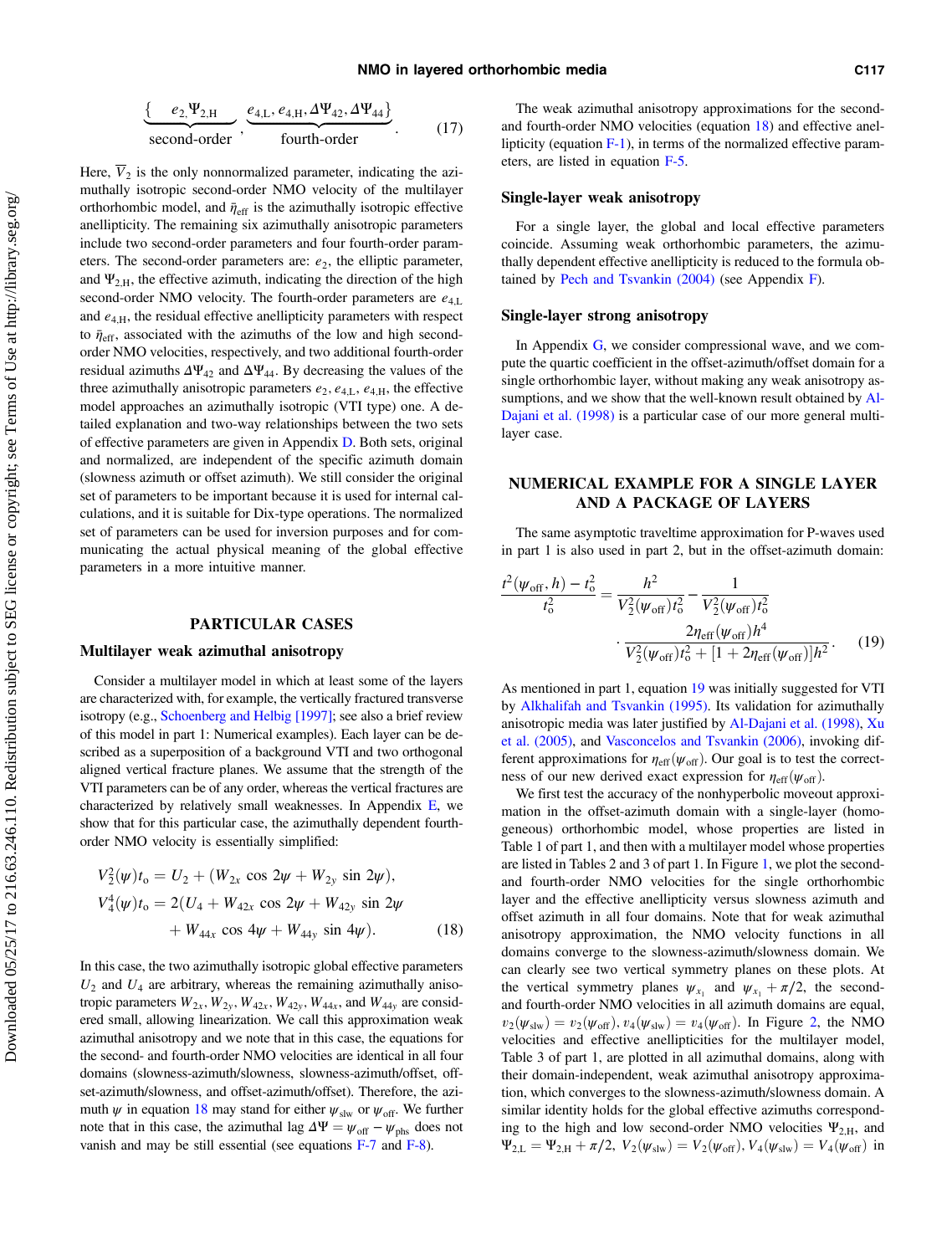<span id="page-5-0"></span>all domains. However, only the plots for the global second-order NMO velocity  $V_2(\psi_{\text{slw}})$  and  $V_2(\psi_{\text{off}})$  are symmetric because these plots are defined by a single azimuthal parameter: the azimuth of the high second-order NMO velocity  $\Psi_{2,H}$ . The plots for the fourth-order NMO velocity are defined by  $\Psi_{2,H}$  and two additional global effective azimuths  $\Psi_{42}$  and  $\Psi_{44}$ , related to the fourth-order terms with the azimuth doubled and the azimuth quadrupled, respectively. Unlike homogeneous orthorhombic media, multilayer models with different azimuthal orientations of the orthorhombic symmetry planes at each layer have no common vertical planes of symmetry. Their traveltime-equivalent medium exhibits monoclinic characteristics rather than orthorhombic because the layers share only the horizontal plane of symmetry (and not the vertical ones). The NMO velocities in Figures 1 and 2 are normalized (divided by the average vertical velocity  $V_{\text{ave}} = 2z/t_0$ , where z is the depth of the reflector and  $t<sub>o</sub>$  is the two-way vertical time). The gray vertical lines indicate the azimuths of the high and low second-order NMO velocities, and they are labeled accordingly. We emphasize that at these two azimuths, each of the three functions  $V_2(\psi)$ ,  $V_4(\psi)$ , and  $\eta_{\text{eff}}(\psi)$  accepts identical values in all azimuthal domains.

In Figure [3](#page-6-0), we plot the exact numerical traveltime  $t = t(\psi_{\text{off}}, h)$ and relative errors for the hyperbolic and nonhyperbolic approximations for the single-layer model versus offset magnitude and azi-



Figure 1. (a) Normalized second- and fourth-order local NMO velocities  $(v_2, v_4)$  and (b) local effective anellipticity  $\eta_{\text{eff}}^{\text{loc}}$ , for a single-layer orthorhombic model, in the four azimuthal domains. Domain labels: "slw/slw" — slowness-azimuth/slowness, "slw/ off" — slowness-azimuth/offset, "off/slw" — offset-azimuth/slowness, and "off/ off" — offset-azimuth/offset. Weak azimuthal anisotropy approximation in all domains converges to slowness-azimuth/slowness domain. The medium properties are listed in Table 1 of part 1.



Figure 2. (a) Normalized second- and fourth-order global NMO velocities  $(V_2, V_4)$  and (b) global effective anellipticity  $\eta_{\text{eff}}$ , for a multilayer orthorhombic model (vertically fractured transverse isotropy), in the four azimuthal domains. Domain labels: slw/slw — slowness-azimuth/slowness, slw/off — slowness-azimuth/offset, off/ slw — offset-azimuth/slowness, and off/off — offset-azimuth/offset. Weak azimuthal anisotropy approximation in all domains converges to slowness-azimuth/slowness domain. The medium properties are listed in Table 3 of part 1.

muth, comparing the approximations with the exact numerical solution. In Figure  $3a-3c$  $3a-3c$ , the offset azimuth is constant, and the offset magnitude varies. The offset and the traveltime are normalized,  $\bar{t} = t/t_0$  and  $\bar{h} = h/(2z)$ , where z is the depth of the reflection point. The offset range is  $0 \le \bar{h} \le 2.5$ , and the azimuths considered are  $\psi_{\text{off}} = 0^{\degree}$ , 30 $^{\degree}$ , 60 $^{\degree}$ , 90 $^{\degree}$ , 120 $^{\degree}$ , 150 $^{\degree}$ . Due to the vertical symmetry planes, we see that the exact solution and the approximation errors for the complementary azimuths,  $\psi_{\text{off}}$  and  $\pi - \psi_{\text{off}}$ , are identical; i.e., the plots for 30° and 150° or 60° and120° look alike. In Figure [3d](#page-6-0)–[3f](#page-6-0), we plot the traveltime and relative traveltime errors for fixed offsets  $\bar{h} = 1, \ldots, 2.5$  with a step  $\Delta \bar{h} = 0.25$ , for continuously varying azimuth,  $0 \leq \psi_{\text{off}} \leq \pi$ . Figure [3a](#page-6-0) and [3d](#page-6-0) shows numerical solutions, Figure [3b](#page-6-0) and [3e](#page-6-0) shows the relative errors of the hyperbolic approximation, and Figure [3c](#page-6-0) and [3f](#page-6-0) shows the relative errors of the nonhyperbolic approximation. In the worst case, the error for the hyperbolic approximation is 2.83%, and for the nonhyperbolic approximation, 0.324%. For our example, the maximum errors correspond to the azimuths of the vertical symmetry planes, and therefore these errors are identical in the slowness-azimuth/offset and offset-azimuth/offset domains. The contribution of the nonhyperbolic term is essential for obtaining the expected accurate results. It is interesting to note that for this particular model, the azimuthal dependency of the traveltime is relatively weak in the proximity of  $\Psi_{2,L}$ .

As we see from Figure [3e](#page-6-0) and [3f,](#page-6-0) for offset azimuth  $\psi_{\text{off}} \approx \{43.8^\circ, 54.1^\circ\}$  (located on the in-<br>tarval  $0 \le \psi_{\text{off}} \le \pi/2$ ) and its symmetric azi terval  $0 \leq \psi_{\text{off}} \leq \pi/2$  and its symmetric azimuth  $\psi_{\text{off}} \approx \{133.8^\circ, 144.1^\circ\}$  (on the interval  $\pi/2 \leq \psi_{\text{off}} \leq \pi$ ) for each specific offset the ac- $\pi/2 \leq \psi_{\text{off}} \leq \pi$ , for each specific offset, the accuracy of the hyperbolic and nonhyperbolic approximations is equal because the effective anellipticity vanishes (and thus, the whole non-hyperbolic term as well). In Figure [4,](#page-6-0) to the left, we plot the accuracies of the hyperbolic and nonhyperbolic approximations, and we show the azimuths of the effective elliptic anisotropy (vertical gray lines). Figure  $4b$  is a magnification of Figure [4a](#page-6-0). The different colors in Figure [4a](#page-6-0) and [4b](#page-6-0) correspond to the different offsets, whose values are specified in the legend. Hyperbolic approximations are shown with the dashed lines, and nonhyperbolic approximations are shown with the solid lines. As we can see, at the azimuths of the effective elliptic anisotropy, each solid line intersects with its corresponding dashed line.

In Figure [5a,](#page-7-0) we plot the NMO velocity  $v_2(\psi_{\text{off}})$  and horizontal ray (group) velocity  $v_{h,\text{ray}}(\psi_{\text{off}})$  versus the offset azimuth for the single-layer model. Figure [5b](#page-7-0) is a magnification of Figure [5a](#page-7-0) within the region of interest,  $42^{\circ} \leq \psi_{\text{off}} \leq 56^{\circ}$ . We see that for  $\psi_{\text{off}} \approx 43.8^{\circ}$ and  $\psi_{\text{off}} \approx 54.5^{\degree}$ , the NMO velocity and the horizontal ray velocity coincide,  $v_2(\psi_{\text{off}}) =$  $v_{h,\text{ray}}(\psi_{\text{off}})$ , which means that for these azimuths, the hyperbolic approximation also converges to the right asymptotic velocity for unbounded offsets. In Figure 1b, the graph of effective anellipticity versus offset azimuth shows that  $\eta_{\text{eff}}(\psi_{\text{off}})$  vanishes for  $\psi_{\text{off}} \approx 43.8^{\degree}$ , which is also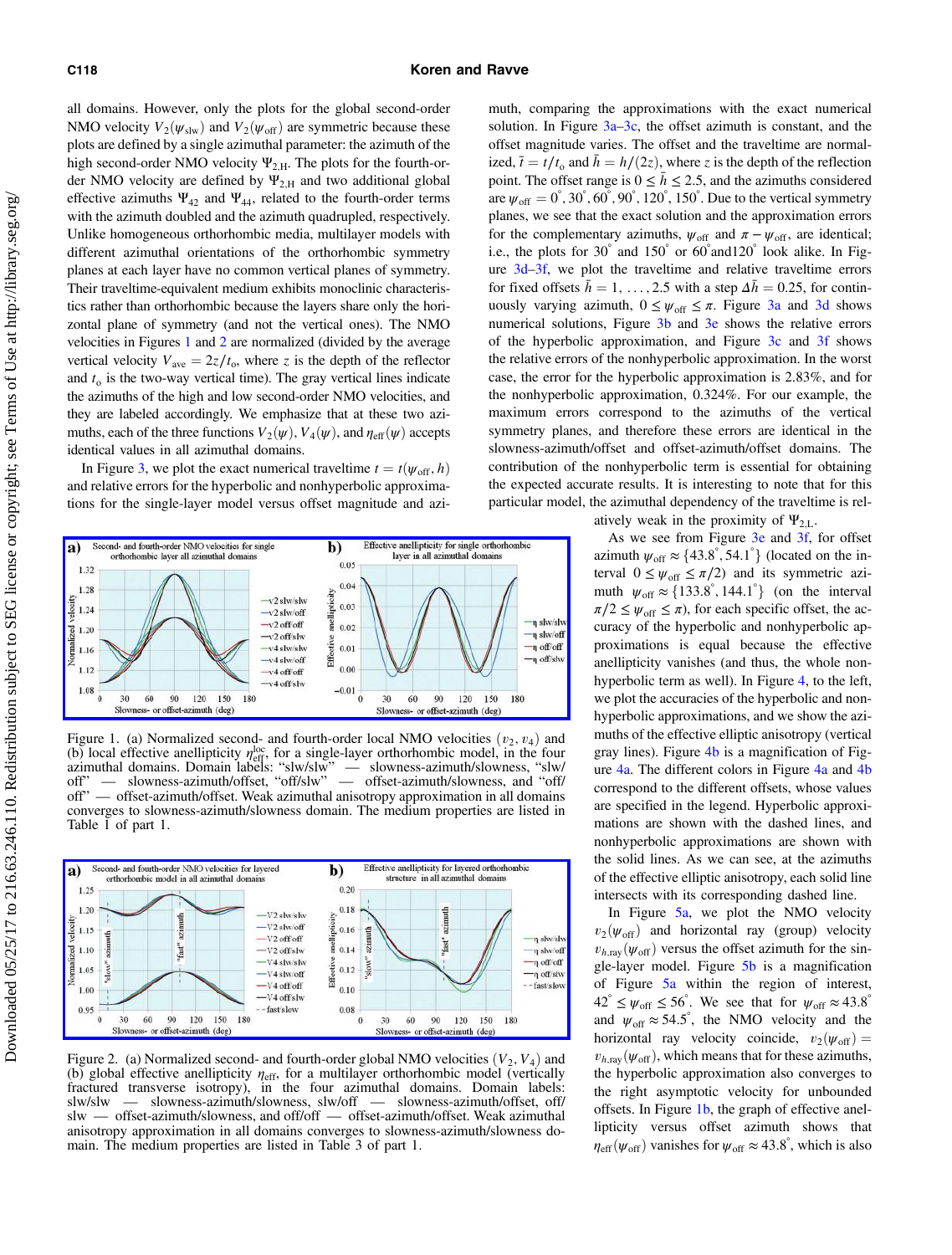<span id="page-6-0"></span>evidence for  $v_2(\psi_{\text{off}}) = v_4(\psi_{\text{off}})$ . Vanishing effective anellipticity is more likely the case in single-layer orthorhombic medium and not in a multilayer model. In a multilayer model, the effective anellipticity is normally positive for all azimuths due to

an induced counterpart (yielded from different layer velocities). In Figure [6](#page-7-0), we analyze the accuracy of the

hyperbolic and nonhyperbolic approximations for the multilayer model, Table 3 of part 1, applying an exact numerical ray tracing for comparison. In Figure [6a](#page-7-0)–[6c](#page-7-0), the azimuths are constant,  $\psi_{\text{off}} = 0^{\circ}, 30^{\circ}, 60^{\circ}, 90^{\circ}, 120^{\circ}, \text{ and } 150^{\circ},$ <br>and the normalized offset varies continuously in and the normalized offset varies continuously in the range  $0 \leq \bar{h} \leq 2$ . In Figure [6d](#page-7-0)–[6f](#page-7-0), the offset magnitudes are constant,  $\bar{h} = 1, \ldots, 2$  with a step  $\Delta \bar{h} = 0.25$ , and the azimuth runs for all values,  $0 \leq \psi_{\text{off}} \leq \pi$ . Figure [6a](#page-7-0) and [6d](#page-7-0) shows the exact ray-tracing solution, Figure [6b](#page-7-0) and [6e](#page-7-0) shows the relative errors of the hyperbolic approximation, and Figure [6c](#page-7-0) and [6f](#page-7-0) shows the relative errors of the nonhyperbolic approximation. For the given multilayer model, within the studied range of the offsets  $\bar{h} \leq 2$ , and all azimuths, the maximum traveltime error of the hyperbolic approximation is approximately 11%, whereas that of the nonhyperbolic approximation is less than 1%. These results reemphasize the importance of using the fourth-order NMO velocity for analyzing azimuthally anisotropic velocity parameters.

## DISCUSSION OF THE NUMBER OF INDEPENDENT HIGH-ORDER PARAMETERS

As mentioned above, a homogeneous (singlelayer) orthorhombic model has only three independent fourth-order parameters, whereas a multilayer orthorhombic model has five independent fourth-order parameters, which may be parameterized, for example, by three coefficients with units velocity<sup>4</sup>  $\times$  time (or three unitless effective anellipticities) and two additional fourth-order reference azimuths. [Xu and Tsvan](#page-19-0)[kin \(2006\)](#page-19-0) and [Wang and Tsvankin \(2009\)](#page-19-0) suggest adding only a single additional reference azimuth related to the effective anellipticity term of a multilayer orthorhombic model. [Sto](#page-19-0)[vas \(2015\)](#page-19-0) suggests no additional azimuths, thus approximating the fourth-order kinematics of a multilayer orthorhombic medium by a single equivalent (effective) orthorhombic layer. For inversion problems, this may be sometimes justified because there is a tendency to keep the number of parameters at a minimum, even if it somewhat compromises the accuracy. However, our plots for the fourth-order velocity  $V_4(\psi_{\text{slw}}), V_4(\psi_{\text{off}})$  and effective anellipticity  $\eta_{\text{eff}}(\psi_{\text{slw}}), \eta_{\text{eff}}(\psi_{\text{off}})$  in Figure [2](#page-5-0) demonstrate that these functions are more complex and a single additional azimuth does not suffice. As follows from equation [4](#page-2-0), the hyperbolic (second order) terms of the moveout components have azimuthal



Figure 3. Relative error of hyperbolic and nonhyperbolic traveltime approximations versus offset and offset azimuth, for a single-layer orthorhombic model: (a) Ray-tracing traveltime versus offset, for constant offset azimuth; (b) relative error of hyperbolic traveltime approximation versus offset, for constant offset azimuth; (c) relative error of nonhyperbolic traveltime approximation versus offset, for constant offset azimuth; (d) raytracing traveltime versus offset azimuth, for constant offset; (e) relative error of hyperbolic traveltime approximation versus offset azimuth, for constant offset; and (f) relative error of nonhyperbolic traveltime approximation versus offset azimuth, for constant offset. The medium properties are listed in Table 1 of part 1.



Figure 4. Error of traveltime approximation for constant offset and varying offset azimuth, for a single-layer orthorhombic model: (a) Azimuths of effective elliptic anisotropy; and (b) magnification for one of these azimuths. The medium properties are listed in Table 1 of part 1.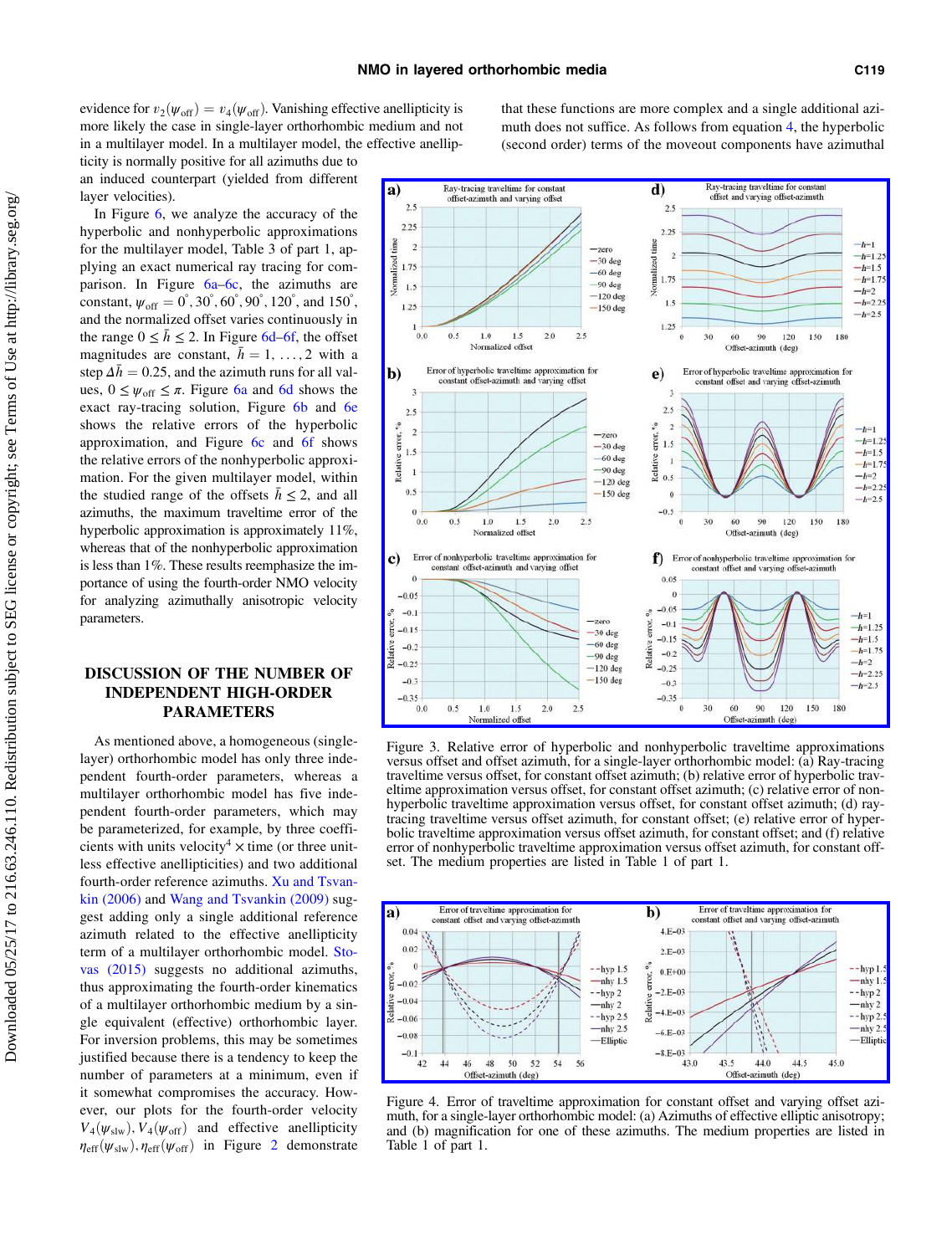<span id="page-7-0"></span>multiplicity  $\omega_2 = 2$  and effective reference azimuth  $\Psi_{2,H}$ , whereas the nonhyperbolic (fourth order) terms have two azimuthal multiplicities (basic and doubled)  $\omega_{42} = 2$  and  $\omega_{44} = 4$  related to their corresponding, generally different, effective reference azimuths  $\Psi_{42}$  and  $\Psi_{44}$ .



Figure 5. Second-order NMO velocity and horizontal ray velocity and their magnification (to the right), for a single-layer orthorhombic model: (a) Full-azimuth range; and (b) magnification for the region of interest. The medium properties are listed in Table 1 of Part 1.



Figure 6. Relative error of hyperbolic and nonhyperbolic traveltime approximations versus offset and offset azimuth, for a multilayer orthorhombic model: (a) Ray-tracing traveltime versus offset, for constant offset azimuth; (b) relative error of hyperbolic traveltime approximation versus offset, for constant offset azimuth; (c) relative error of nonhyperbolic traveltime approximation versus offset, for constant offset azimuth; (d) raytracing traveltime versus offset azimuth, for constant offset; (e) relative error of hyperbolic traveltime approximation versus offset azimuth, for constant offset; and (f) relative error of nonhyperbolic traveltime approximation versus offset azimuth, for constant offset. The medium properties are listed in Table 3 of part 1.

Performing any synthetic exercise (with a multilayer orthorhombic model) that includes first forward and then inverse Dix-like transforms, we obtain three fourth-order local effective parameters for each layer. However, when using this method to invert real field data, the number of independent local high-order parameters should

> be the same as the number of global fourth-order parameters — five. The main reason is that in reality, the inverted layer is never purely orthorhombic. It may be, for example, monoclinic with only a horizontal plane of symmetry, and five independent high-order coefficients are required ([Al-Dajani et al., 1998](#page-19-0); [Al-Dajani and](#page-19-0) [Toksoz, 2001](#page-19-0)). In this case, with some loss of accuracy, one can convert the five fourth-order local effective parameters into three, thus approximating the inverted monoclinic layer as orthorhombic. Methods for computing the "nearest" orthorhombic approximations to an arbitrary anisotropic stiffness tensor are suggested by [Ko](#page-19-0)[chetov and Slawinski \(2009\)](#page-19-0), [Diner et al. \(2011\),](#page-19-0) and [den Boer \(2014\).](#page-19-0)

## **CONCLUSION**

In this work, we considered all types of waves propagating in a multilayer, elastic orthorhombic media, in which each layer shares the same horizontal symmetry plane but it is characterized by different azimuths of vertical symmetry planes. Based on the slowness-azimuth domain, fourth-order NMO velocity functions obtained in part 1 of this paper, in part 2, we derive the offsetazimuth domain fourth-order NMO velocity functions. The importance and applicability of the fourth-order NMO velocities in the different azimuthal domains are emphasized in part 1 of this paper.

The main result of this paper is the derived exact azimuthally dependent fourth-order NMO velocity functions (and hence the quartic coefficient and effective anellipticity functions) for all types of pure-mode and converted waves, without making any assumptions about weak anisotropy or acoustic approximations for Pwaves. Once the exact solution is obtained, we also provided a simplified formula for a special case of weak azimuthal anisotropy, in which only the azimuthally anisotropic effective parameters are considered small and the relationship can therefore be linearized. In this case, the secondand fourth-order NMO velocities in all azimuthal domains converge to their simplest form in the slowness-azimuth/slowness domain. To further validate our result, we showed that the wellknown formulas for a single layer, characterized by weak anisotropy and strong anisotropy, are particular cases of our exact multilayer solution.

Eight local (layer) and eight global (multilayer) effective parameters are proposed to define the azimuthally dependent fourth-order NMO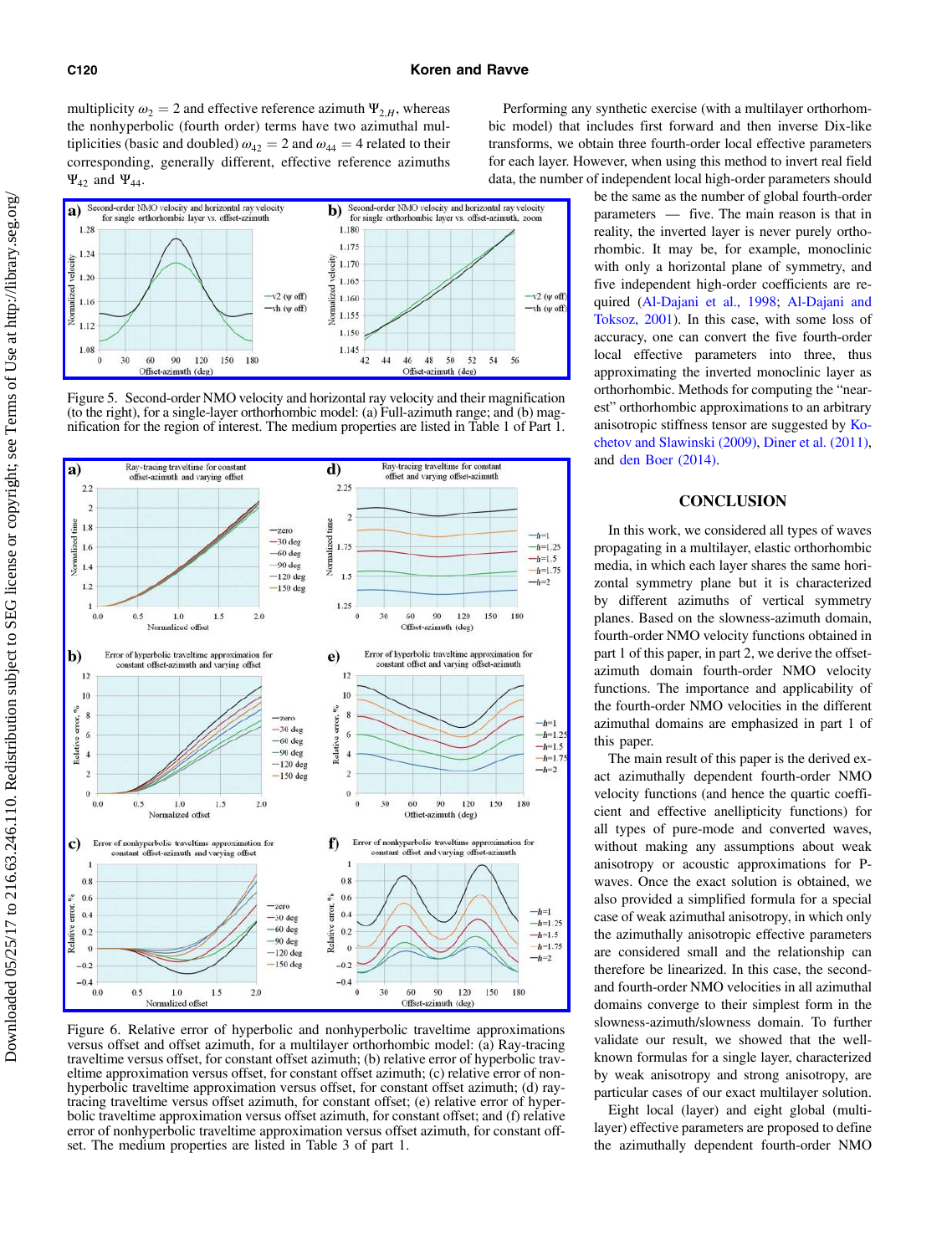<span id="page-8-0"></span>velocity functions. The first three parameters refer to the secondorder kinematic coefficients and the last five parameters refer to the fourth-order ones. The eight global effective parameters can also be classified into two different types of parameters: two azimuthally isotropic parameters and six azimuthally anisotropic parameters. We suggested an alternative notation, in which the global anisotropic effective parameters are normalized. The proposed eight effective parameters in both notations are generic model parameters and describe the kinematics of near-vertical waves in the slownessand offset-azimuth domains. Note that the second- and fourth-order NMO velocity functions that use these effective parameters are different in the two domains.

To test the feasibility of our method, we introduced our derived azimuthally dependent fourth-order effective anellipticity function into the well-known offset-azimuth domain nonhyperbolic asymptotic traveltime approximation, and we compared the traveltimes with those obtained by a numerical ray tracing. The comparison shows an accurate match.

A major strength of the proposed method is that it can be extended to general azimuthal anisotropy. In part 1, we derived the eight local effective parameters of an elastic orthorhombic layer. All further derivations obtained in parts 1 and 2, such as the eight global effective parameters, the second-order azimuthal lags, and the phase- and offset-domain second- and fourth-order NMO velocity functions, hold for any type of anisotropy, provided that the reciprocity condition is in effect; i.e., the traveltime is an even function of the offset. This includes pure-mode waves in any anisotropic horizontally layered media (e.g., TTI, tilted orthorhombic, tilted monoclinic, and general triclinic), and in addition, converted waves for monoclinic media with horizontal plane of symmetry (and its particular case, orthorhombic).

### ACKNOWLEDGMENTS

The authors are grateful to Paradigm Geophysical for the financial and technical support for this study and for permission to publish its results. We extend our gratitude to reviewers P. Bakker, A. Stovas, Y. Ivanov, and F. Mahmoudian; to associate editor R. Bale; and to assistant editor J. Shragge for their valuable comments and suggestions that helped to improve the content and style of this paper.

## APPENDIX A

## AZUMUTHAL LAG IN THE SLOWNESS-AZIMUTH DOMAIN AND OFFSET AZIMUTH VERSUS SLOWNESS AZIMUTH

The lag between the offset azimuth and slowness azimuth is given in equation  $6$ , which includes the radial and transverse offset components. Applying equation [4](#page-2-0) to these components, we obtain

$$
\cos(\psi_{\text{off}} - \psi_{\text{slw}}) = \cos \Delta \psi_{0,\text{slw}} - B_{\text{slw}} \sin \Delta \psi_{0,\text{slw}} p_h^2 + O(p_h^4),
$$
  
\n
$$
\sin(\psi_{\text{off}} - \psi_{\text{slw}}) = \sin \Delta \psi_{0,\text{slw}} + B_{\text{slw}} \cos \Delta \psi_{0,\text{slw}} p_h^2 + O(p_h^4),
$$
  
\n(A-1)

where  $\Delta \psi_{0,slw} = \psi_{0,off} - \psi_{0,slw}$  is the zero-offset lag defined in the slowness-azimuth domain:

$$
\cos \Delta \psi_{0,\text{slw}} = \frac{U_2 + W_2 \cos 2(\psi_{\text{slw}} - \Psi_{2,\text{H}})}{\sqrt{U_2^2 + W_2^2 + 2U_2W_2 \cos 2(\psi_{\text{slw}} - \Psi_{2,\text{H}})}},
$$
  
\n
$$
\sin \Delta \psi_{0,\text{slw}} = \frac{-W_2 \sin 2(\psi_{\text{slw}} - \Psi_{2,\text{H}})}{\sqrt{U_2^2 + W_2^2 + 2U_2W_2 \cos 2(\psi_{\text{slw}} - \Psi_{2,\text{H}})}},
$$
  
\n(A-2)

where  $\Psi_{2,H}$  is the azimuth of the high second-order NMO velocity. We present parameter  $B_{\text{slw}}$  as the product of a kernel  $K_{\text{slw}}^{\text{B}}$  and a factor

$$
B_{\rm slw}(\psi_{\rm slw}) = \frac{1}{4} \frac{K_{\rm slw}^{\rm B}(\psi_{\rm slw})}{U_2^2 + W_2^2 + 2U_2 W_2 \cos 2(\psi_{\rm slw} - \Psi_{2,\rm H})}.
$$
\n(A-3)

The kernel can be presented in bilinear form

$$
K_{\text{slw}}^{\text{B}}(\psi_{\text{slw}}) = \mathbf{m} \mathbf{M}_{\text{slw}}^{\text{lag}} \mathbf{a}_{\text{slw},5},\tag{A-4}
$$

where **m** is a row vector of length five that includes the high-order effective parameters

$$
\mathbf{m} = [U_4 \quad W_{42x} \quad W_{42y} \quad W_{44x} \quad W_{44y}]. \tag{A-5}
$$

The  $\mathbf{a}_{\text{slw},5}$  is a column vector of length five that depends on the slowness azimuth alone,

$$
\mathbf{a}_{\text{slw},5} = [1, \cos 2\psi_{\text{slw}}, \sin 2\psi_{\text{slw}}, \cos 4\psi_{\text{slw}}, \sin 4\psi_{\text{slw}}]^{\text{T}},
$$
\n(A-6)

and  $M_{\text{slw}}^{\text{lag}}$  is a 5  $\times$  5 matrix, whose components depend only on the low-order effective parameters,

$$
\mathbf{M}_{\text{slw}}^{\text{lag}} = \begin{bmatrix} 0 & -4W_{2y} & +4W_{2x} & 0 & 0 \\ -3W_{2y} & 0 & -2U_2 & -W_{2y} & +W_{2x} \\ +3W_{2x} & +2U_2 & 0 & -W_{2x} & -W_{2y} \\ 0 & -4W_{2y} & -4W_{2x} & 0 & -4U_2 \\ 0 & +4W_{2x} & -4W_{2y} & +4U_2 & 0 \end{bmatrix}.
$$
\n(A-7)

Finally, we express the offset azimuth (rather than the lag) in terms of the slowness azimuth, as shown in equation [7](#page-2-0).

### APPENDIX B

## AZUMUTHAL LAG IN OFFSET-AZIMUTH DOMAIN AND SLOWNESS AZIMUTH VERSUS OFFSET AZIMUTH

In Appendix A, we obtained the offset azimuth and lag between the two azimuths as a function of the slowness azimuth. In this appendix, we derive the inverse relationship. The slowness azimuth and lag will be obtained in terms of the offset azimuth. Ignoring the high-order terms in equation  $A-1$ , we arrange it as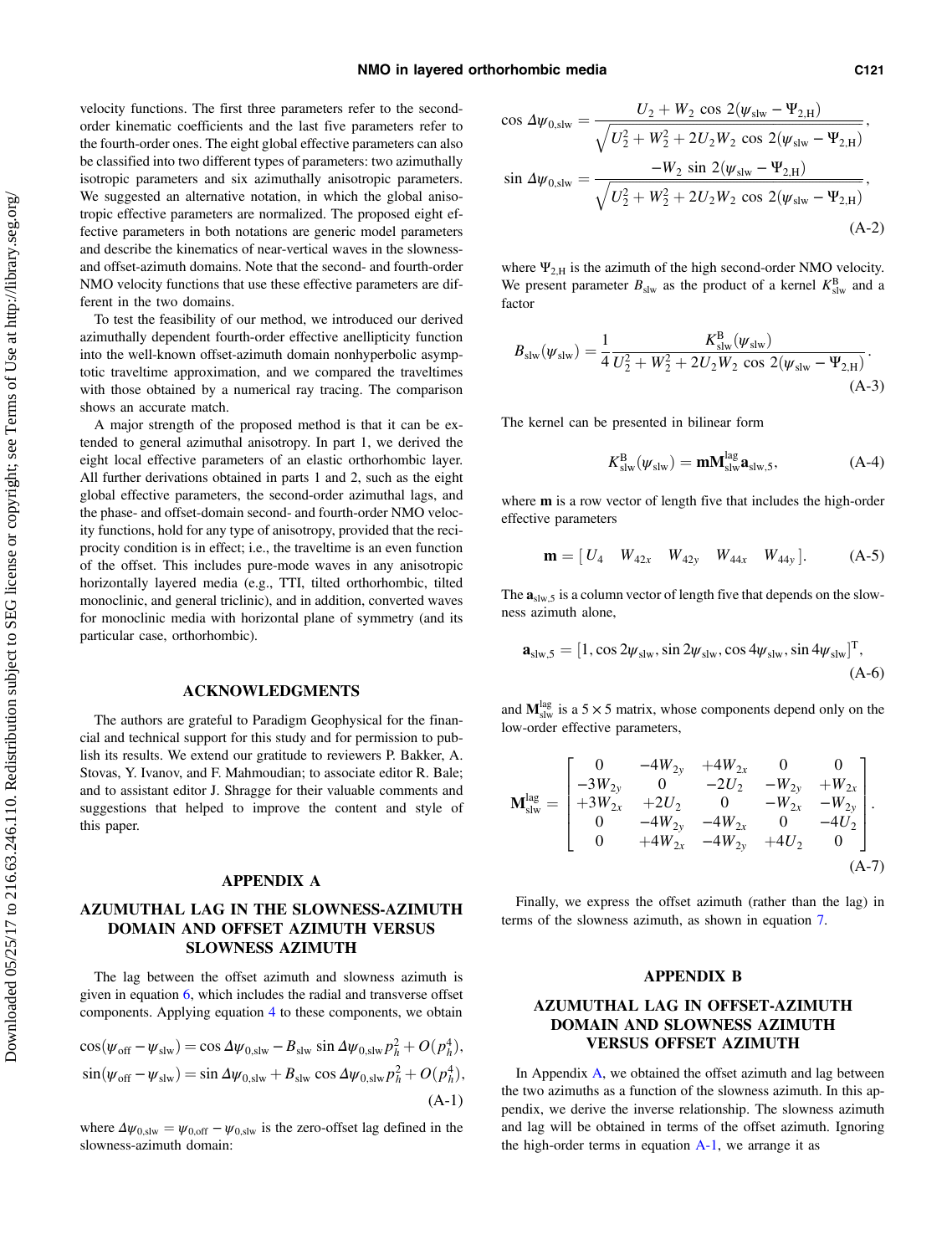#### <span id="page-9-0"></span>C122 Koren and Ravve

$$
\cos(\psi_{\text{off}} - \psi_{\text{slw}}) = \cos \Delta \psi_{0,\text{slw}} + O(p_h^2),
$$
  
\n
$$
\sin(\psi_{\text{off}} - \psi_{\text{slw}}) = \sin \Delta \psi_{0,\text{slw}} + O(p_h^2),
$$
 (B-1)

where the zero-offset terms of the azimuthal lag cos  $\Delta \psi_{0,slw}$  and sin  $\Delta \psi_{0,slw}$  are given in equation [A-2](#page-8-0). Equations A-2 and [B-1](#page-8-0) can be equivalently arranged as

$$
\cos(\psi_{\text{off}} - \psi_{\text{slw}}) = \frac{U_2 + W_{2x} \cos 2\psi_{\text{slw}} + W_{2y} \sin 2\psi_{\text{slw}}}{\sqrt{U_2^2 + W_{2x}^2 + W_{2y}^2 + 2U_2 W_{2x} \cos 2\psi_{\text{slw}} + 2U_2 W_{2y} \sin 2\psi_{\text{slw}}}} + O(p_h^2),
$$
  
\n
$$
\sin(\psi_{\text{off}} - \psi_{\text{slw}})
$$
\n
$$
= \frac{W_{2y} \cos 2\psi_{\text{slw}} - W_{2x} \sin 2\psi_{\text{slw}}}{\sqrt{U_2^2 + W_{2x}^2 + W_{2y}^2 + 2U_2 W_{2x} \cos 2\psi_{\text{slw}} + 2U_2 W_{2y} \sin 2\psi_{\text{slw}}}} + O(p_h^2).
$$
\n(B-2)

We divide the second equation of this set by its first equation, and we solve the resulting relationship for the slowness azimuth. The result is

$$
\cos \psi_{\text{slw}} = \cos \psi_{0,\text{slw}} + O(p_h^2),
$$
  
\n
$$
\sin \psi_{\text{slw}} = \sin \psi_{0,\text{slw}} + O(p_h^2),
$$
 (B-3)

where the zero-offset terms of the slowness azimuth versus offset azimuth are presented in equation [10](#page-3-0). The goal is to find the secondorder terms, so we rewrite equation B-3 as

$$
\cos \psi_{\text{slw}} = \cos \psi_{0,\text{slw}} + A_C p_h^2 + O(p_h^4),
$$
  
\n
$$
\sin \psi_{\text{slw}} = \sin \psi_{0,\text{slw}} + A_S p_h^2 + O(p_h^4),
$$
 (B-4)

where  $A_C$  and  $A_S$  are the second-order coefficients for the sine and cosine of the slowness azimuth, respectively. Taking into account the fact that sine and cosine squared are linearly dependent, we conclude that  $A_C$  and  $A_S$  are not independent, and there is actually a single unknown coefficient. According to equation B-4,

$$
\cos^{2} \psi_{\text{slw}} + \sin^{2} \psi_{\text{slw}} \n= \cos^{2} \psi_{0,\text{slw}} + \sin^{2} \psi_{0,\text{slw}} + 2(A_{C} \cos \psi_{0,\text{slw}} \n+ A_{S} \sin \psi_{0,\text{slw}}) p_{h}^{2} + O(p_{h}^{4}).
$$
\n(B-5)

Because only the fourth-order error is allowed, we conclude that the following constraint holds to suppress the second-order error:

$$
A_C \cos \psi_{0,\text{slw}} + A_S \sin \psi_{0,\text{slw}} = 0. \tag{B-6}
$$

Therefore, without any loss of generality, we may assume

$$
A_C = -B_{\text{off}} \sin \psi_{0,\text{slw}}, \quad A_S = +B_{\text{off}} \cos \psi_{0,\text{slw}}.
$$
 (B-7)

In this case, constraint B-6 is satisfied, and equation B-4 leads to equation [9,](#page-3-0) where  $B_{\text{off}}$  is an unknown expansion coefficient to be found. For this, we consider the ratio of the radial and transverse offset components  $h_R$  and  $h_T$ , which is the tangent of the azimuthal lag

$$
\frac{h_T}{h_R} = \tan(\psi_{\text{off}} - \psi_{\text{slw}})
$$
  
= 
$$
\frac{\sin \psi_{\text{off}} \cos \psi_{\text{slw}} - \cos \psi_{\text{off}} \sin \psi_{\text{slw}}}{\cos \psi_{\text{off}} \cos \psi_{\text{slw}} + \sin \psi_{\text{off}} \sin \psi_{\text{slw}}}
$$
 (B-8)

The offset components are presented in equation [4](#page-2-0). We introduce this equation into equation  $B-8$ . Note that after this substitution, the lateral slowness  $p<sub>h</sub>$  is canceled on the left side of equation **B-8**. The first- and third-order terms with  $p_h$  and  $p_h^3$  in the numerator and denominator on the left side of equation B-8 become zero-order (slowness-independent) and second-order terms with  $p_h^2$ . Next, we expand the trigonometric functions of multiple arguments (such as  $2\psi_{\text{slw}}$  and  $4\psi_{\text{slw}}$ ) into the products and powers of trigonometric functions of a single argument  $\psi_{\text{slw}}$ . Then, we introduce the series expansion of equation [9](#page-3-0) for the slowness azimuth into the equation obtained. Finally, we expand the resulting equation into the power series, up to the slowness squared (with the leading error terms of power four). This makes it possible to obtain the unknown expansion coefficient  $B_{\text{off}}$  in equation [9](#page-3-0). The result may be presented as a product of a second-order factor and a fourth-order kernel

$$
B_{\text{off}}(\psi_{\text{off}}) = \frac{1}{4} \frac{K_{\text{off}}^B(\psi_{\text{off}})}{[U_2^2 + W_2^2 - 2U_2W_2 \cos 2(\psi_{\text{off}} - \Psi_{2,H})]^2},
$$
  
= 
$$
\frac{1}{4} \frac{K_{\text{off}}^B(\psi_{\text{off}})}{(U_2^2 + W_{2x}^2 + W_{2y}^2 - 2U_2W_{2x} \cos 2\psi_{\text{off}} - 2U_2W_{2y} \sin 2\psi_{\text{off}})^2}.
$$
  
(B-9)

Like the slowness-domain case, the kernel can be presented in bilinear form

$$
K_{\rm off}^{\rm B}(\psi_{\rm off}) = \mathbf{mM}_{\rm off}^{\rm B} \mathbf{a}_{\rm off,5},\tag{B-10}
$$

where m is a row vector of length five that includes the high-order effective parameters (equation  $A-5$ ) and  $a_{off,5}$  is a column vector of length five that depends on the offset azimuth alone

$$
\mathbf{a}_{\text{off},5} = [1, \cos 2\psi_{\text{off}}, \sin 2\psi_{\text{off}}, \cos 4\psi_{\text{off}}, \sin 4\psi_{\text{off}}]^{\text{T}}.
$$
\n(B-11)

The components of the matrix  $M_{off}^{B}$ ,  $5 \times 5$ , are listed below. Column 1 is

$$
M_{\text{off,11}}^{\text{B}} = 0,
$$
  
\n
$$
M_{\text{off,21}}^{\text{B}} = -3W_{2y}(U_2^2 + W_{2x}^2 + W_{2y}^2),
$$
  
\n
$$
M_{\text{off,31}}^{\text{B}} = +3W_{2x}(U_2^2 + W_{2x}^2 + W_{2y}^2),
$$
  
\n
$$
M_{\text{off,41}}^{\text{B}} = +24U_2W_{2x}W_{2y},
$$
  
\n
$$
M_{\text{off,51}}^{\text{B}} = -12U_2(W_{2x}^2 - W_{2y}^2).
$$
  
\n(B-12)

Columns 2 and 3 are

$$
\begin{array}{ll} M_{\text{off},12}^{\text{B}} = +4W_{2y}(U_2^2 + W_{2x}^2 + W_{2y}^2), & M_{\text{off},13}^{\text{B}} = -4W_{2x}(U_2^2 + W_{2x}^2 + W_{2y}^2),\\ M_{\text{off},22}^{\text{B}} = 0, & M_{\text{off},23}^{\text{B}} = +2U_2(U_2^2 + 3W_{2x}^2 + 3W_{2y}^2),\\ M_{\text{off},32}^{\text{B}} = -2U_2(U_2^2 + 3W_{2x}^2 + 3W_{2y}^2), & M_{\text{off},33}^{\text{B}} = 0,\\ M_{\text{off},42}^{\text{B}} = -4W_{2y}(3U_2^2 + 3W_{2x}^2 - W_{2y}^2), & M_{\text{off},43}^{\text{B}} = -4W_{2x}(3U_2^2 - W_{2x}^2 + 3W_{2y}^2),\\ M_{\text{off},52}^{\text{B}} = +4W_{2x}(3U_2^2 + W_{2x}^2 - 3W_{2y}^2), & M_{\text{off},53}^{\text{B}} = -4W_{2y}(3U_2^2 - 3W_{2x}^2 + W_{2y}^2).\\ \end{array} \tag{B-13}
$$

Columns 4 and 5 are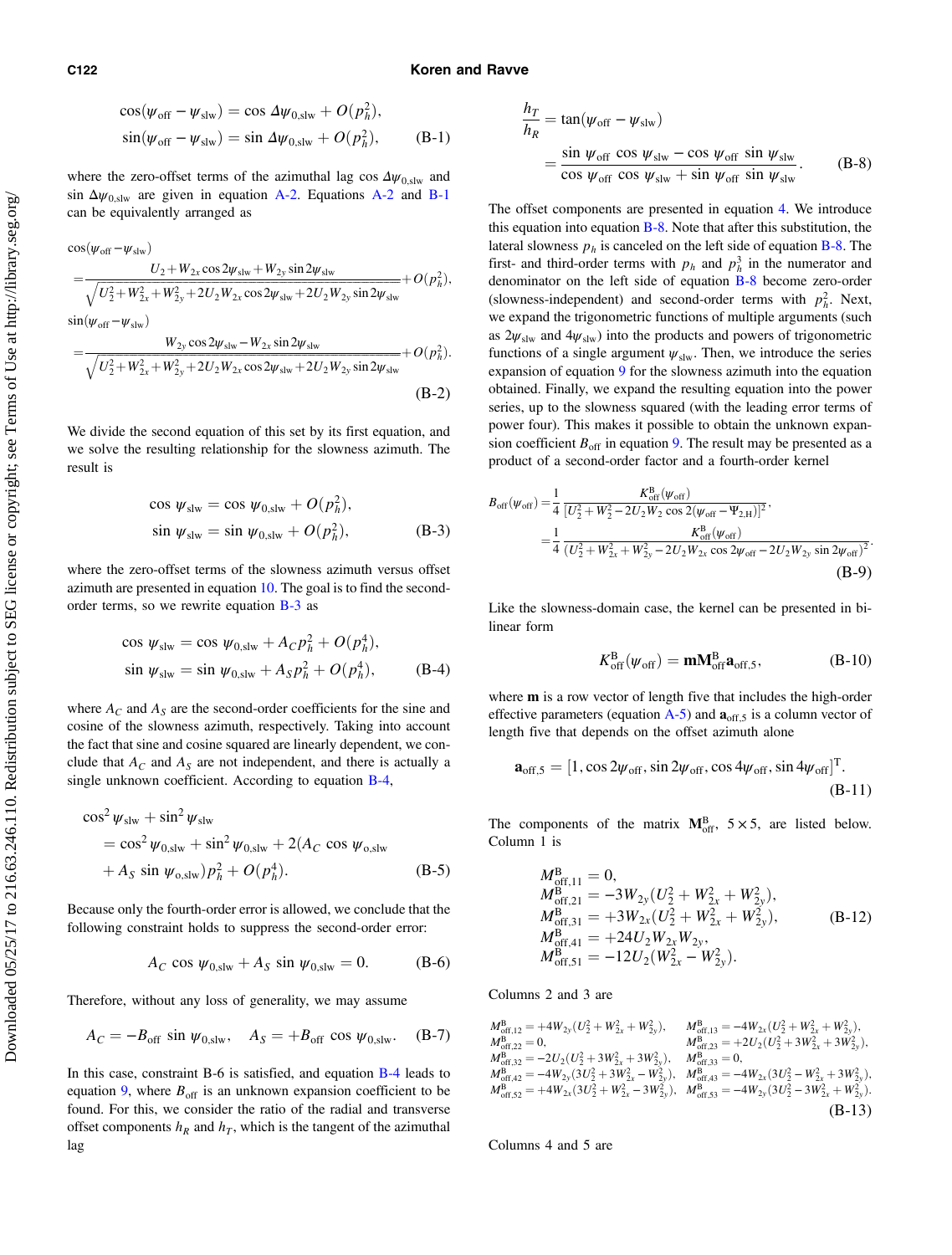<span id="page-10-0"></span>
$$
M_{\text{off},14}^{B} = -8U_{2}W_{2x}W_{2y}, \t M_{\text{off},15}^{B} = +4U_{2}(W_{2x}^{2} - W_{2y}^{2}),
$$
  
\n
$$
M_{\text{off},24}^{B} = +W_{2y}(3U_{2}^{2} + 3W_{2x}^{2} - W_{2y}^{2}), \t M_{\text{off},25}^{B} = -W_{2x}(3U_{2}^{2} + W_{2x}^{2} - 3W_{2y}^{2}),
$$
  
\n
$$
M_{\text{off},34}^{B} = +W_{2x}(3U_{2}^{2} - W_{2x}^{2} + 3W_{2y}^{2}), \t M_{\text{off},35}^{B} = +W_{2y}(3U_{2}^{2} - 3W_{2x}^{2} + W_{2y}^{2}),
$$
  
\n
$$
M_{\text{off},45}^{B} = +4U_{2}^{3}, \t M_{\text{off},55}^{B} = 0.
$$
  
\n
$$
M_{\text{off},55}^{B} = 0.
$$
  
\n(B-14)

After we found the second-order approximation for the slowness azimuth versus offset azimuth, we can now also approximate the lag between the two azimuths as a function of the offset azimuth

$$
\cos \Delta \psi = \cos \Delta \psi_{0,\text{off}} + B_{\text{off}} \sin \Delta \psi_{0,\text{off}} p_h^2 + O(p_h^4),
$$
  
\n
$$
\sin \Delta \psi = \sin \Delta \psi_{0,\text{off}} - B_{\text{off}} \cos \Delta \psi_{0,\text{off}} p_h^2 + O(p_h^4), \quad (B-15)
$$

where the zero-offset lag versus the offset azimuth reads

$$
\cos \Delta \psi_{0,\text{off}} = \frac{U_2 - W_{2x} \cos 2\psi_{\text{off}} - W_{2y} \sin 2\psi_{\text{off}}}{\sqrt{U_2^2 + W_{2x}^2 + W_{2y}^2 - 2U_2 W_{2x} \cos 2\psi_{\text{off}} - 2U_2 W_{2y} \sin 2\psi_{\text{off}}}},
$$
  
\n
$$
\sin \Delta \psi_{0,\text{off}} = \frac{W_{2y} \cos 2\psi_{\text{off}} - W_{2x} \sin 2\psi_{\text{off}}}{\sqrt{U_2^2 + W_{2x}^2 + W_{2y}^2 - 2U_2 W_{2x} \cos 2\psi_{\text{off}} - 2U_2 W_{2y} \sin 2\psi_{\text{off}}}},
$$
  
\n(B-16)

or equivalently the zero-offset lag may be arranged as

$$
\cos \Delta \psi_{0,\text{off}} = \frac{U_2 - W_2 \cos 2(\psi_{\text{off}} - \Psi_{2,\text{H}})}{\sqrt{U_2^2 + W_2^2 - 2U_2 W_2 \cos 2(\psi_{\text{off}} - \Psi_{2,\text{H}})}},
$$
  
\n
$$
\sin \Delta \psi_{0,\text{off}} = \frac{-W_2 \sin 2(\psi_{\text{off}} - \Psi_{2,\text{H}})}{\sqrt{U_2^2 + W_2^2 - 2U_2 W_2 \cos 2(\psi_{\text{off}} - \Psi_{2,\text{H}})}},
$$
\n(B-17)

and parameter  $B_{\text{off}}$  is defined in equation [B-9](#page-9-0).

### APPENDIX C

### FOURTH-ORDER NMO VELOCITY IN THE OFFSET-AZIMUTH/SLOWNESS DOMAIN

It follows from equations [4,](#page-2-0) [9](#page-3-0), and [11](#page-3-0) that the second-order NMO velocity in the offset-azimuth/slowness domain reads

$$
V_{2,\text{slw}}^2(\psi_{\text{off}})t_0
$$
  
= 
$$
\frac{(U_2^2 - W_{2x}^2 - W_{2y}^2)(U_2 - W_{2x}\cos 2\psi_{\text{off}} - W_{2y}\sin 2\psi_{\text{off}})}{U_2^2 + W_{2x}^2 + W_{2y}^2 - 2U_2W_{2x}\cos 2\psi_{\text{off}} - 2U_2W_{2y}\sin 2\psi_{\text{off}}}
$$
  
= 
$$
\frac{(U_2^2 - W_2^2)[U_2 - W_2\cos 2(\psi_{\text{off}} - \Psi_{2,H})]}{U_2^2 + W_2^2 - 2U_2W_2\cos 2(\psi_{\text{off}} - \Psi_{2,H})}
$$
, (C-1)

or alternatively

$$
V_{2,slw}^{2}(\psi_{off})
$$
\n
$$
= V_{2,H}^{2} V_{2,L}^{2} \frac{V_{2,H}^{2} \sin^{2}(\psi_{off} - \Psi_{2,H}) + V_{2,L}^{2} \cos^{2}(\psi_{off} - \Psi_{2,H})}{V_{2,H}^{4} \sin^{2}(\psi_{off} - \Psi_{2,H}) + V_{2,L}^{4} \cos^{2}(\psi_{off} - \Psi_{2,H})}.
$$
\n(C-2)

The fourth-order NMO velocity is presented in a factorized form (equation [12\)](#page-3-0). The second-order scaling factor is given by

$$
K_{2,\text{slw}}(\psi_{\text{off}})
$$

$$
= \frac{t_0^{-1}}{3(U_2^2 + W_{2x}^2 + W_{2y}^2 - 2U_2W_{2x}\cos 2\psi_{\text{off}} - 2U_2W_{2y}\sin 2\psi_{\text{off}})^3},
$$
  
= 
$$
\frac{t_0^{-1}}{3[U_2^2 + W_2^2 - 2U_2W_2\cos 2(\psi_{\text{off}} - \Psi_{2,H})]^3},
$$
 (C-3)

or, alternatively,

$$
K_{2,\text{slw}}(\psi_{\text{off}})
$$
  
=  $\frac{1}{3} \frac{t_0^{-7}}{[V_{2,\text{H}}^4 \sin^2(\psi_{\text{off}} - \Psi_{2,\text{H}}) + V_{2,\text{L}}^4 \cos^2(\psi_{\text{off}} - \Psi_{2,\text{H}})]^3}$ . (C-4)

For any offset azimuth, the fourth-order kernel is a scalar value presented in bilinear form (equation [13\)](#page-3-0), where m is a row vector that includes the five fourth-order global effective parameters (equation  $A-5$ ), and  $a_{off,7}$  is a column vector of length seven that depends on the offset azimuth alone,

$$
\mathbf{a}_{\text{off},7} = [1, \cos 2\psi_{\text{off}}, \sin 2\psi_{\text{off}}, \cos 4\psi_{\text{off}}, \sin 4\psi_{\text{off}},
$$

$$
\cos 6\psi_{\text{off}}, \sin 6\psi_{\text{off}}]^{\text{T}}.
$$
(C-5)

The  $M_{off/slw}$  is 5 × 7 matrix needed to compute the kernel  $K_{4,slw}(\psi_{\text{off}})$ . Its components depend on the second-order global effective parameters. The first column reads

$$
M_{off/slw,11} = 2(U_2^2 + W_{2x}^2 + W_{2y}^2) [3U_2^4 + 22U_2^2(W_{2x}^2 + W_{2y}^2) + 5(W_{2x}^2 + W_{2y}^2)^2],
$$
  
\n
$$
M_{off/slw,21} = -2U_2W_{2x}
$$
  
\n
$$
M_{off/slw,31} = -2U_2W_{2y}
$$
  
\n
$$
M_{off/slw,31} = -2U_2W_{2y}
$$
  
\n
$$
M_{off/slw,41} = 4(W_{2x}^2 - W_{2y}^2)
$$
  
\n
$$
M_{off/slw,41} = 4(W_{2x}^2 - W_{2y}^2)
$$
  
\n
$$
M_{off/slw,51} = 8W_{2x}W_{2y}
$$
  
\n
$$
M_{off/slw,51} = 8W_{2x}W_{2y}
$$
  
\n
$$
M_{off/slw,51} = 8W_{2x}W_{2y}
$$
  
\n
$$
M_{off/slw,51} = 8W_{2x}W_{2y}
$$
  
\n
$$
M_{off/slw,51} = 8W_{2x}W_{2y}
$$
  
\n
$$
M_{off/slw,51} = 8W_{2x}W_{2y}
$$
  
\n
$$
M_{off/slw,51} = 8W_{2x}W_{2y}
$$
  
\n
$$
M_{off/slw,51} = 8W_{2x}W_{2y}
$$
  
\n
$$
M_{off/slw,51} = 8W_{2x}W_{2y}
$$
  
\n
$$
M_{off/slw,51} = 8W_{2x}W_{2y}
$$
  
\n
$$
M_{off/slw,51} = 8W_{2x}W_{2y}
$$
  
\n
$$
M_{off/slw,51} = 8W_{2x}W_{2y}
$$
  
\n
$$
M_{off/slw,51} = 8W_{2x}W_{2y}
$$
  
\n
$$
M_{off/slw,51} = 8W_{2x}W_{2y}
$$
  
\n
$$
M_{off/slw,51} = 8W_{2x}W_{2y}
$$
  
\n

The second column reads

$$
M_{off/siw,12} = -4U_2W_{2x}[9U_2^4 + 26U_2^2(W_{2x}^2 + W_{2y}^2) + 10(W_{2x}^2 + W_{2y}^2)^2],
$$
  
\n
$$
M_{off/siw,22} = +10(W_{2x}^2 - W_{2y}^2)(W_{2x}^2 + W_{2y}^2)^2 - 3(W_{2x}^2 + W_{2y}^2)^3
$$
  
\n
$$
+ 2U_2^2(43W_{2x}^2 - 4W_{2y}^2)(W_{2x}^2 + W_{2y}^2) + 3U_2^4(27W_{2x}^2 + 5W_{2y}^2) + 6U_2^6,
$$
  
\n
$$
M_{off/siw,32} = 2W_{2x}W_{2y}[33U_2^4 + 47U_2^2(W_{2x}^2 + W_{2y}^2) + 10(W_{2x}^2 + W_{2y}^2)^2],
$$
  
\n
$$
M_{off/siw,42} = -2U_2W_{2x}[13U_2^4 + 2U_2^2(31W_{2x}^2 - 17W_{2y}^2) + 3(SW_{2x}^2 - 23W_{2y}^2)(W_{2x}^2 + W_{2y}^2)],
$$
  
\n
$$
M_{off/siw,52} = -2U_2W_{2y}[13U_2^4 + 2U_2^2(55W_{2x}^2 + 7W_{2y}^2) + 3(19W_{2x}^2 - 9W_{2y}^2)(W_{2x}^2 + W_{2y}^2)].
$$
  
\n(C-7)

### The third column reads

 $M_{\text{off/slw},13} = -4U_2W_{2y}[9U_2^4+26U_2^2(W_{2x}^2+W_{2y}^2)+10(W_{2x}^2+W_{2y}^2)^2]$ <br>  $M_{\text{off/slw},13} = 2W_{\text{off}}W_{\text{off}}^2(22U_1^4+47U_1^2(W_1^2+W_2^2)+10(W_2^2+W_2^2)^2)$  $M_{\text{off/slw},23} = 2W_{2x}W_{2y}[33U_2^4+47U_2^2(W_{2x}^2+W_{2y}^2)+10(W_{2x}^2+W_{2y}^2)^2],$ <br> $M = 10(W_{2x}^2-W_{2y}^2)(W_{2x}^2-W_{2y}^2)^2$  $M_{\text{off/slw},33} = -10(W_{2x}^2-W_{2y}^2)(W_{2x}^2+W_{2y}^2)^2 - 3(W_{2x}^2+W_{2y}^2)^3$ <br>  $-2U_2^2(4W_{2x}^2-43W_{2y}^2)(W_{2x}^2+W_{2y}^2)+3U_2^4(SW_{2x}^2+27W_{2y}^2)+6U_2^6$ <br>  $M_{\text{off/slw},33} = -10(W_{2x}^2-W_{2y}^2)(W_{2x}^2+W_{2y}^2)^2 - 3(W_{2x}^2+W_{2y}^2)^3$  $M_{\text{off/slw},43} = +2U_2W_{2y}[13U_2^4-2U_2^2(17W_{2x}^2-31W_{2y}^2)-3(23W_{2x}^2-5W_{2y}^2)(W_{2x}^2+W_{2y}^2)]$  $M_{\text{off/slw},53} = -2U_2W_{2x}[13U_2^4 + 2U_2^2(7W_{2x}^2 + 55W_{2y}^2) - 3(9W_{2x}^2 - 19W_{2y}^2)(W_{2x}^2 + W_{2y}^2)]$ (C-8)

The fourth column reads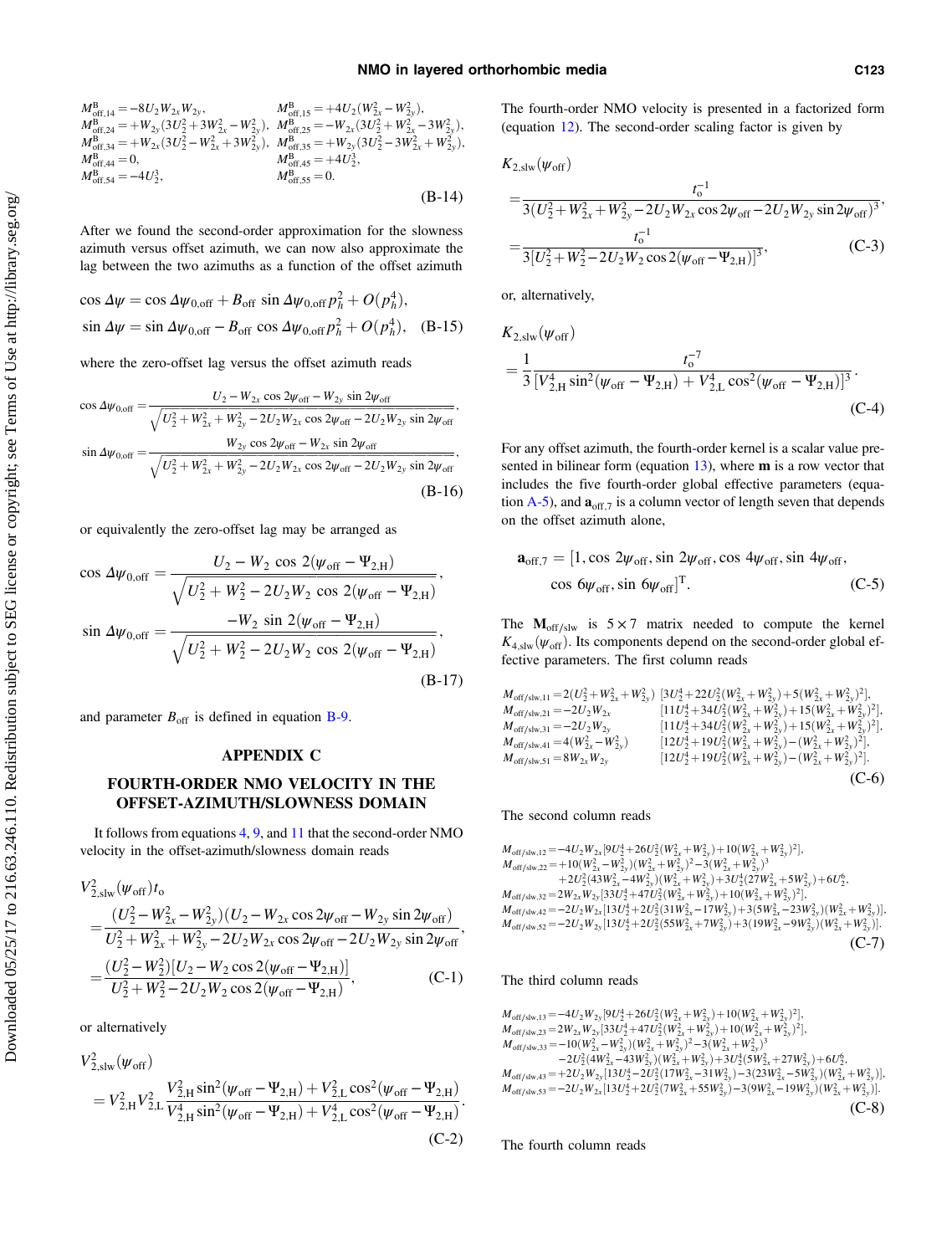(C-9)

<span id="page-11-0"></span> $M_{\text{off/slw},14} = 4(W_{2x}^2-W_{2y}^2)(U_2^2+W_{2x}^2+W_{2y}^2)(10U_2^2-W_{2x}^2-W_{2y}^2),$ <br> $M_{\text{off/slw},14} = 2U_{\text{off}}W_{\text{off}}[7U_1^4 + 2U_2^2(12W_2^2 - 11W_2^2) + 2(W_2^2 - 7W_2^2)]$  $M_{\text{off/slw},24} = -2U_2W_{2x}[7U_2^4+2U_2^2(13W_{2x}^2-11W_{2y}^2)+3(W_{2x}^2-W_{2y}^2)(W_{2x}^2+W_{2y}^2)],$ <br>  $M_{\text{off/slw},24} = -2U_1W_{\text{off}}[7U_2^4+2U_2^2(11W_{2x}^2-12W_{2y}^2)+3(W_{2x}^2-W_{2y}^2)(W_{2x}^2+W_{2y}^2)].$  $M_{\text{off/slw},34} = +2U_2W_{2y}[7U_2^4 - 2U_2^2(11W_{2x}^2 - 13W_{2y}^2) - 3(7W_{2x}^2 - W_{2y}^2)(W_{2x}^2 + W_{2y}^2)],$ <br> $M_{\text{off/slw},34} = +2U_2W_{2y}[7U_2^4 - 2U_2^2(11W_{2x}^2 - 13W_{2y}^2) - 3(7W_{2x}^2 - W_{2y}^2)(W_{2x}^2 + W_{2y}^2)],$  $M_{\text{off/slw},44} = 10(W_{2x}^2 + W_{2y}^2)(W_{2x}^4 - 6W_{2x}^2W_{2y}^2 + W_{2y}^4) + 2U_2^2(TW_{2x}^4 - 90W_{2x}^2W_{2y}^2 + 7W_{2y}^4) + 42U_2^4(W_{2x}^2 + W_{2y}^2) + 6U_2^6,$ <br>  $M_{\text{off/slw}, \text{tot}} = 1.9W_{\text{off}}W_{\text{off}}(W_{2x}^2 - W_{2y}^2) [12U_{2x}^2 + 5(W_{2x}^2 + W$  $M_{\text{off/slw},54} = +8W_{2x}W_{2y}(W_{2x}^2 - W_{2y}^2)[13U_2^2 + 5(W_{2x}^2 + W_{2y}^2)].$ 

The fifth column reads

 $M_{\text{off/slw},25} = 8W_{2x}W_{2y}(U_2^2 + W_{2x}^2 + W_{2y}^2)(10U_2^2 - W_{2x}^2 - W_{2y}^2)$ <br>  $M_{\text{off/slw},25} = -2U_2W_{2y}[7U_2^4 + 2U_2^2(25W_{2x}^2 + W_{2y}^2) + 3(5W_{2x}^2 - 3W_{2y}^2)(W_{2x}^2 + W_{2y}^2)]$ <br>  $M_{\text{off/slw},25} = 2U_1W_2[7U_1^4 + 2U_1^2(W_2^2 + 25W$  $M_{\text{off/slw},35} = -2U_2W_{2x}[7U_2^4+2U_2^2(W_{2x}^2+25W_{2y}^2)-3(3W_{2x}^2-5W_{2y}^2)(W_{2x}^2+W_{2y}^2)],$ <br> $M_{\text{off/slw},35} = -8W_{\text{off/sw}}(W_{2x}^2-W_{2y}^2)$   $[12U_2^2+5(W_{2x}^2-W_{2y}^2)]$  $M_{\text{off/slw},45} = 8W_{2x}W_{2y}(W_{2x}^2 - W_{2y}^2)[13U_2^2 + 5(W_{2x}^2 + W_{2y}^2)],$ <br> $M = 10(W_{2x}^2 + W_{2y}^2)(W_{2x}^4 - 6W_{2x}^2W_{2y}^2 + W_{2y}^4)$  $M_{\text{off/slw,55}} = -10(W_{2x}^2 + W_{2y}^2)(W_{2x}^2 - W_{2y}^2) + W_{2y}^2 + W_{2y}^2) - 2U_2^2(W_{2x}^4 + W_{2y}^2)(W_{2x}^4 - 6W_{2x}^2W_{2y}^2 + W_{2y}^4) - 2U_2^2(W_{2x}^2 + W_{2y}^2)$ <br>  $- 2U_2^2(TW_{2x}^4 - 90W_{2x}^2W_{2y}^2 + 7W_{2y}^4) + 42U_2^4(W_{2x}^2 + W_{2y}^2)$  $(C-10)$ 

The sixth column reads

$$
M_{off/slw,16} = -4U_2W_{2x} (4U_2^2 - W_{2x}^2 - W_{2y}^2)(W_{2x}^2 - 3W_{2y}^2),
$$
  
\n
$$
M_{off/slw,26} = -(W_{2x}^2 + W_{2y}^2)(W_{2x}^4 - 6W_{2x}^2W_{2y}^2 + W_{2y}^4) + 2U_2^2(2W_{2x}^4 - 21W_{2x}^2W_{2y}^2 + 5W_{2y}^4) + 9U_2^4(W_{2x}^2 - W_{2y}^2),
$$
  
\n
$$
M_{off/slw,36} = -2W_{2x}W_{2y}[9U_2^4 - U_2^2(17W_{2x}^2 - 11W_{2y}^2) + 2(W_{2x}^2 - W_{2y}^2)(W_{2x}^2 + W_{2y}^2)],
$$
  
\n
$$
M_{off/slw,46} = -2U_2W_{2x}[5U_2^4 - 2U_2^2(W_{2x}^2 + W_{2y}^2) + 3(W_{2x}^4 - 10W_{2x}^2W_{2y}^2 + 5W_{2y}^4)],
$$
  
\n
$$
M_{off/slw,56} = +2U_2W_{2y}[5U_2^4 - 2U_2^2(W_{2x}^2 + W_{2y}^2) - 3(5W_{2x}^4 - 10W_{2x}^2W_{2y}^2 + W_{2y}^4)].
$$
  
\n(C-11)

#### The seventh column reads

 $M_{\text{off/slw},17} = -4U_2W_{2y}(4U_2^2 - W_{2x}^2 - W_{2y}^2)(3W_{2x}^2 - W_{2y}^2),$ <br>  $M_{\text{off/slw},17} = +2W_{\text{off}}W_{\text{off}}(6U_2^4 + U_2^2)(1W_{\text{off}}^2 - 17W_{\text{off}}^2)$  $M_{\text{off/slw},27} = +2W_{2x}W_{2y}[9U_2^4 + U_2^2(11W_{2x}^2 - 17W_{2y}^2) - 2(W_{2x}^2 - W_{2y}^2)(W_{2x}^2 + W_{2y}^2)],$ <br> $M_{\text{off/slw},27} = + (W_{2x}^2 - W_{2y}^2)(W_{2x}^2 + W_{2y}^2)$  $M_{\text{off/slw},37} = +(W_{2x}^2+W_{2y}^2)(W_{2x}^4 - 6W_{2x}^2W_{2y}^2 + W_{2y}^4)$ <br>  $-2U_2^2(5W_{2x}^4 - 21W_{2x}^2W_{2y}^2 + 2W_{2y}^4) + 9U_2^4(W_{2x}^2 - W_{2y}^2)$ <br>  $M_{\text{eff}} = 2U_1W_{\text{eff}} \frac{[5U_1^4 - 2U_1^2(W_{2x}^2 + W_{2y}^2) + 2(5W_{2x}^4 - 10W_{2x}^2)]}{[1$  $M_{\text{off/slw},47} = -2U_2W_{2y}[5U_2^4 - 2U_2^2(W_{2x}^2 + W_{2y}^2) + 3(5W_{2x}^4 - 10W_{2x}^2W_{2y}^2 + W_{2y}^4)]$ <br>  $M_{\text{off/slw},47} = -2U_1W_{\text{off}}[5U_1^4 - 2U_2^2(W_{2x}^2 + W_{2y}^2) - 2(W_1^4 - 10W_{2x}^2W_{2y}^2 + W_{2y}^4)]$  $M_{\text{off/slw},57} = -2U_2W_{2x}[5U_2^4 - 2U_2^2(W_{2x}^2 + W_{2y}^2) - 3(W_{2x}^4 - 10W_{2x}^2W_{2y}^2 + 5W_{2y}^4)]$ (C-12)

### APPENDIX D

## FOURTH-ORDER NMO VELOCITY IN THE OFFSET-AZIMUTH/OFFSET DOMAIN

To derive the fourth-order NMO velocity function in the offsetazimuth/offset domain, we use equation [4](#page-2-0) for the radial and transverse offset components and the traveltime. In these relationships, we expand the trigonometric functions of multiple arguments (such as  $2\psi_{\rm slw}$  and  $4\psi_{\rm slw}$ ) into the products and powers of the functions of a single argument  $\psi_{\rm slw}$ . Next, we introduce the series expansion for the slowness azimuth (equation [9](#page-3-0)) into each of the equations of equation set [4](#page-2-0). At this time, parameter  $B_{\text{off}}$  is already a known value. The NMO velocity can be found by applying the limit in the first equation of equation set [2](#page-1-0), leading to

$$
V_2^2 t_0 = \frac{U_2^2 - W_{2x}^2 - W_{2y}^2}{U_2 - W_{2x} \cos 2\psi_{\text{off}} - W_{2y} \sin 2\psi_{\text{off}}}
$$
  
= 
$$
\frac{U_2^2 - W_2^2}{U_2 - W_2 \cos 2(\psi_{\text{off}} - \Psi_{2,\text{H}})}.
$$
 (D-1)

Taking into account equation [19](#page-4-0) of Part 1, equation [C-1](#page-10-0) can be simplified to the elliptic dependency obtained by [Grechka and Tsvan](#page-19-0)[kin \(1998](#page-19-0), [1999\)](#page-19-0):

$$
\frac{1}{V_{2,off}^2(\psi_{off})} = \frac{\sin^2(\psi_{off} - \Psi_{2,H})}{V_{2,L}^2} + \frac{\cos^2(\psi_{off} - \Psi_{2,H})}{V_{2,H}^2}.
$$
\n(D-2)

The quartic coefficient  $A_4$  of the moveout can be obtained by applying the limit in the second equation of set [2.](#page-1-0) Equation [3](#page-2-0) then relates the quartic coefficient  $A_4$  to the fourth-order NMO velocity  $V<sub>4</sub>$ . The result may be presented as a product of the normalizing factor and the fourth-order kernel, as shown in equation [14.](#page-3-0) The normalizing factor depends on the second-order parameters only

$$
K_{2,\text{off}}(\psi_{\text{off}}) = \frac{2t_0^{-1}}{(U_2 - W_{2x} \cos 2\psi_{\text{off}} - W_{2y} \sin 2\psi_{\text{off}})^4}
$$
  
= 
$$
\frac{2t_0^{-1}}{[U_2 - W_2 \cos 2(\psi_{\text{off}} - \Psi_{2,\text{H}})]^4},
$$
 (D-3)

and it may also be arranged as

$$
K_{2,\text{off}}(\psi_{\text{off}}) = \frac{2t_0^{-5}}{[V_{2,\text{L}}^2 \cos^2(\psi_{\text{off}} - \Psi_{2,\text{H}}) + V_{2,\text{H}}^2 \sin(\psi_{\text{off}} - \Psi_{2,\text{H}})]^4}.
$$
\n(D-4)

Like the slowness-azimuth/offset fourth-order kernel  $K_{4,off}(\psi_{\text{slw}})$ , the offset-azimuth/offset fourth-order kernel  $K_{4,off}(\psi_{off})$  can also be presented in bilinear form, as shown in equation [15](#page-3-0). Parameter m is a row vector of length five that includes the fourth-order effective parameters (equation  $A-5$ ),  $a_{off,5}$  is a column vector of length five that depends on the offset azimuth alone (equation [B-11](#page-9-0)), and  $M_{off/off}$  is a matrix of dimension 5  $\times$  5, whose components depend on the fourth-order parameters. Column 1 reads

$$
M_{off/off,11} = +U_2^4 + 4U_2^2(W_{2x}^2 + W_{2y}^2) + (W_{2x}^2 + W_{2y}^2)^2,
$$
  
\n
$$
M_{off/off,21} = +3U_2W_{2x}(U_2^2 + W_{2x}^2 + W_{2y}^2),
$$
  
\n
$$
M_{off/off,31} = +3U_2W_{2y}(U_2^2 + W_{2x}^2 + W_{2y}^2),
$$
  
\n
$$
M_{off/off,41} = +6U_2^2(W_{2x}^2 - W_{2y}^2),
$$
  
\n
$$
M_{off/off,51} = +12U_2^2W_{2x}W_{2y}.
$$
  
\n(D-5)

#### Columns 2 and 3 read

$$
M_{off/off,12} = +U_2 W_{2x} (U_2^2 + W_{2x}^2 + W_2^2),
$$
  
\n
$$
M_{off/off,22} = +U_2^4 + W_{2x}^4 + 6U_2^2 W_{2x}^2 - W_{2y}^4,
$$
  
\n
$$
M_{off/off,22} = +U_2^4 + W_{2x}^4 + 6U_2^2 W_{2x}^2 - W_{2y}^4,
$$
  
\n
$$
M_{off/off,32} = +2W_{2x} W_{2y} (3U_2^2 + W_{2x}^2 + W_{2y}^2),
$$
  
\n
$$
M_{off/off,22} = +2W_{2x} W_{2y} (3U_2^2 + W_{2x}^2 + W_{2y}^2),
$$
  
\n
$$
M_{off/off,42} = +4U_2 W_{2x} (U_2^2 + W_{2x}^2 - 3W_{2y}^2),
$$
  
\n
$$
M_{off/off,52} = +4U_2 W_{2y} (U_2^2 + 3W_{2x}^2 - W_{2y}^2),
$$
  
\n
$$
M_{off/off,52} = +4U_2 W_{2y} (U_2^2 + 3W_{2x}^2 - W_{2y}^2),
$$
  
\n
$$
M_{off/off,52} = +4U_2 W_{2y} (U_2^2 + 3W_{2x}^2 - W_{2y}^2),
$$
  
\n
$$
M_{off/off,53} = +4U_2 W_{2x} (U_2^2 - W_{2x}^2 + 3W_{2y}^2).
$$
  
\n(D-6)

Columns 4 and 5 read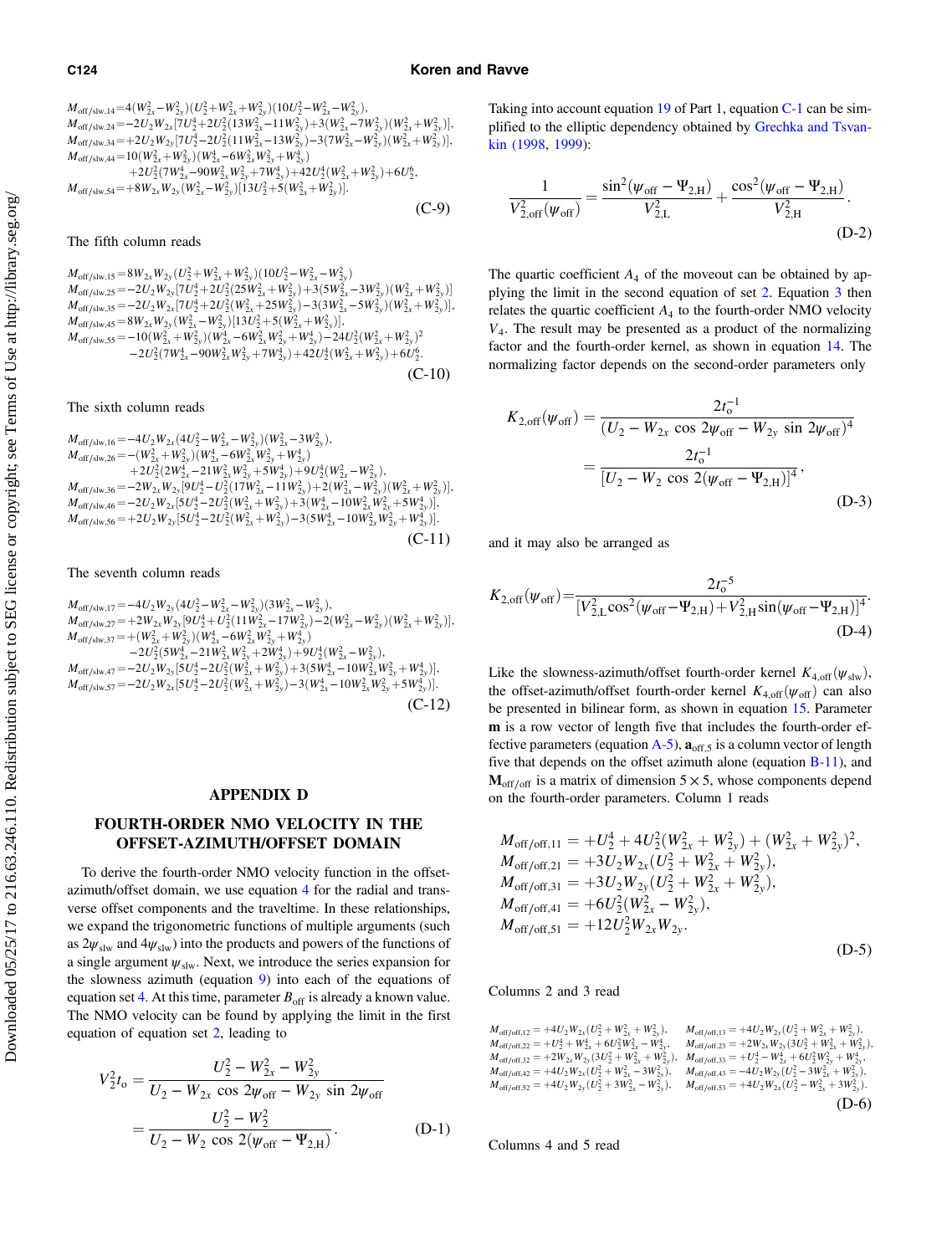<span id="page-12-0"></span>
$$
\begin{array}{ll} M_{\rm off/off,14} = + 2 U_2^2 (W_{2x}^2 - W_{2y}^2), & M_{\rm off/off,15} = + 4 U_2^2 W_{2x} W_{2y}, \\ M_{\rm off/off,24} = + U_2 W_{2x} (U_2^2 + W_{2x}^2 - 3 W_{2y}^2), & M_{\rm off/off,25} = + U_2 W_{2y} (U_2^2 + 3 W_{2x}^2 - W_{2y}^2), \\ M_{\rm off/off,34} = - U_2 W_{2y} (U_2^2 - 3 W_{2x}^2 + W_{2y}^2), & M_{\rm off/off,35} = + U_2 W_{2x} (U_2^2 - W_{2x}^2 + 3 W_{2y}^2), \\ M_{\rm off/off,44} = + U_2^4 + W_{2x}^4 - 6 W_{2x}^2 W_{2y}^2 + W_{2y}^4, & M_{\rm off/off,45} = + 4 W_{2x} W_{2y} (W_{2x}^2 - W_{2y}^2), \\ M_{\rm off/off,54} = + 4 W_{2x} W_{2y} (W_{2x}^2 - W_{2y}^2), & M_{\rm off/off,55} = + U_2^4 - W_{2x}^4 + 6 W_{2x}^2 W_{2y}^2 - W_{2y}^4. \end{array} \tag{D-7}
$$

Table D-1 lists the units of factors needed to compute the fourthorder velocity in the slowness-azimuth/offset, offset-azimuth/ slowness, and offset-azimuth/offset domains.

#### APPENDIX E

### NORMALIZED SET OF GLOBAL EFFECTIVE PARAMETERS

Our proposed eight global effective parameters can be classified into two parameter subsets: azimuthally isotropic  $\{U_2, U_4\}$  and azimuthally anisotropic  $\{W_{2x}, W_{2y}, W_{42x}, W_{42y}, W_{44x}, W_{44y}\}.$  The main advantages in using these parameter subsets are that they are generic parameters of the physically layered model, defining the second- and fourth-order NMO velocity functions in the slowness-azimuth and offset-azimuth domains. Furthermore, they provide simple forward and inverse Dix-type transforms. In this appendix, we propose normalizing the global effective parameters to provide more intuitive and convenient interpretation values, which are preferable when trying to invert them from seismic data. The alternative eight parameters are numerated with closed brackets,  $(1)$ ,  $(2)$ ,  $\dots$ ,  $(8)$ .

#### Second-order effective parameters

For the second-order effective parameters, we propose the following three alternative effective parameters (see also equation [19](#page-4-0) of part 1):

(1) 
$$
\overline{V}_2^2 = \frac{U_2}{t_0}
$$
,  
\n(2)  $e_2 = \frac{W_2}{U_2}$ ,  $W_2 = \sqrt{W_{2x}^2 + W_{2y}^2}$ ,  
\n(3)  $\Psi_{2,H}$ ,  $\cos 2\Psi_{2,L} = \frac{W_{2x}}{W_2}$ ,  $\sin 2\Psi_{2,H} = \frac{W_{2y}}{W_2}$ , (E-1)

Table D-1. Units of fourth-order velocity factors in the three azimuthal domains.

| Entry   | Slowness-<br>azimuth/offset | Offset-azimuth/<br>slowness | Offset-azimuth/<br>offset |
|---------|-----------------------------|-----------------------------|---------------------------|
| $K_2$   | s/m <sup>4</sup>            | $s^5/m^{12}$                | $s^3/m^8$                 |
| $K_4$   | $m^8/s^5$                   | $m^{16}/s^9$                | $m^{12}/s^7$              |
| L       | $m^4/s^3$                   | $m^4/s^3$                   | $m^4/s^3$                 |
| M       | $m^4/s^2$                   | $m^{12}/s^6$                | $m^8/s^4$                 |
| P       | Unitless                    | Unitless                    | Unitless                  |
| $A_4$   | Unitless                    | Unitless                    | Unitless                  |
| $V_4^4$ | $m^4/s^4$                   | $m^4/s^4$                   | $m^4/s^4$                 |

where  $\overline{V}_2$  is the azimuthally isotropic second-order NMO velocity,  $e_2$  is the effective elliptic parameter, and  $\Psi_{2,H}$  is the effective azimuth of the high second-order NMO velocity. Hence, the high and low NMO velocities characterizing the NMO velocities in the direction of  $\Psi_{2,H}$  and in its perpendicular direction  $\Psi_{2,L} = \Psi_{2,H} + \Psi_{2,H}$  $\pi/2$ , respectively, are given by

$$
V_{2,H}^{2} = \frac{U_{2} + W_{2}}{t_{o}} = \bar{V}_{2}^{2}(1 + e_{2}),
$$
  
\n
$$
V_{2,L}^{2} = \frac{U_{2} - W_{2}}{t_{o}} = \bar{V}_{2}^{2}(1 - e_{2}).
$$
\n(E-2)

#### Fourth-order effective parameters

For the fourth-order effective parameters, we propose the following five alternative effective parameters. The azimuthally isotropic fourth-order NMO velocity is defined by

$$
\overline{V}_4^4 = \frac{2U_4}{t_0},\tag{E-3}
$$

and this leads to the normalized azimuthally isotropic effective anellipticity

(4) 
$$
\bar{\eta}_{eff} = \frac{\overline{V}_4^4 - \overline{V}_2^4}{8\overline{V}_2^4} = \frac{2U_4t_0 - U_2^2}{8U_2^2}, \qquad U_4 = \frac{1 + 8\bar{\eta}_{eff}}{2t_0}U_2^2.
$$
 (E-4)

For the azimuths of the low and high NMO velocities,  $\Psi_{2,H}$  and  $\Psi_{2,H} + \pi/2$ , the relationships for the fourth-order NMO velocities are simplified and become domain-independent:

$$
V_{4,H}^{4} = \frac{2}{t_{o}} \left[ U_{4} + \frac{W_{2x}W_{42x} + W_{2y}W_{42y}}{\sqrt{W_{2x}^{2} + W_{2y}^{2}}} + \frac{(W_{2x}^{2} - W_{2y}^{2})W_{44x} + 2W_{2x}W_{2y}W_{44y}}{W_{2x}^{2} + W_{2y}^{2}} \right],
$$
  

$$
V_{4,L}^{4} = \frac{2}{t_{o}} \left[ U_{4} - \frac{W_{2x}W_{42x} + W_{2y}W_{42y}}{\sqrt{W_{2x}^{2} + W_{2y}^{2}}} + \frac{(W_{2x}^{2} - W_{2y}^{2})W_{44x} + 2W_{2x}W_{2y}W_{44y}}{W_{2x}^{2} + W_{2y}^{2}} \right].
$$
 (E-5)

The corresponding azimuthally anisotropic effective anellipticities are then given by

$$
\eta_{\text{eff},\text{L}} = \frac{V_{4,\text{L}}^4 - V_{2,\text{L}}^4}{8V_{2,\text{L}}^4}, \qquad \eta_{\text{eff},\text{H}} = \frac{V_{4,\text{H}}^4 - V_{2,\text{H}}^4}{8V_{2,\text{H}}^4}.
$$
 (E-6)

Next, we introduce the "high" and "low" residual effective anellipticities

(5) 
$$
e_{4,L} = \eta_{eff,L} - \bar{\eta}_{eff}
$$
,  
(6)  $e_{4,H} = \eta_{eff,H} - \bar{\eta}_{eff}$ . (E-7)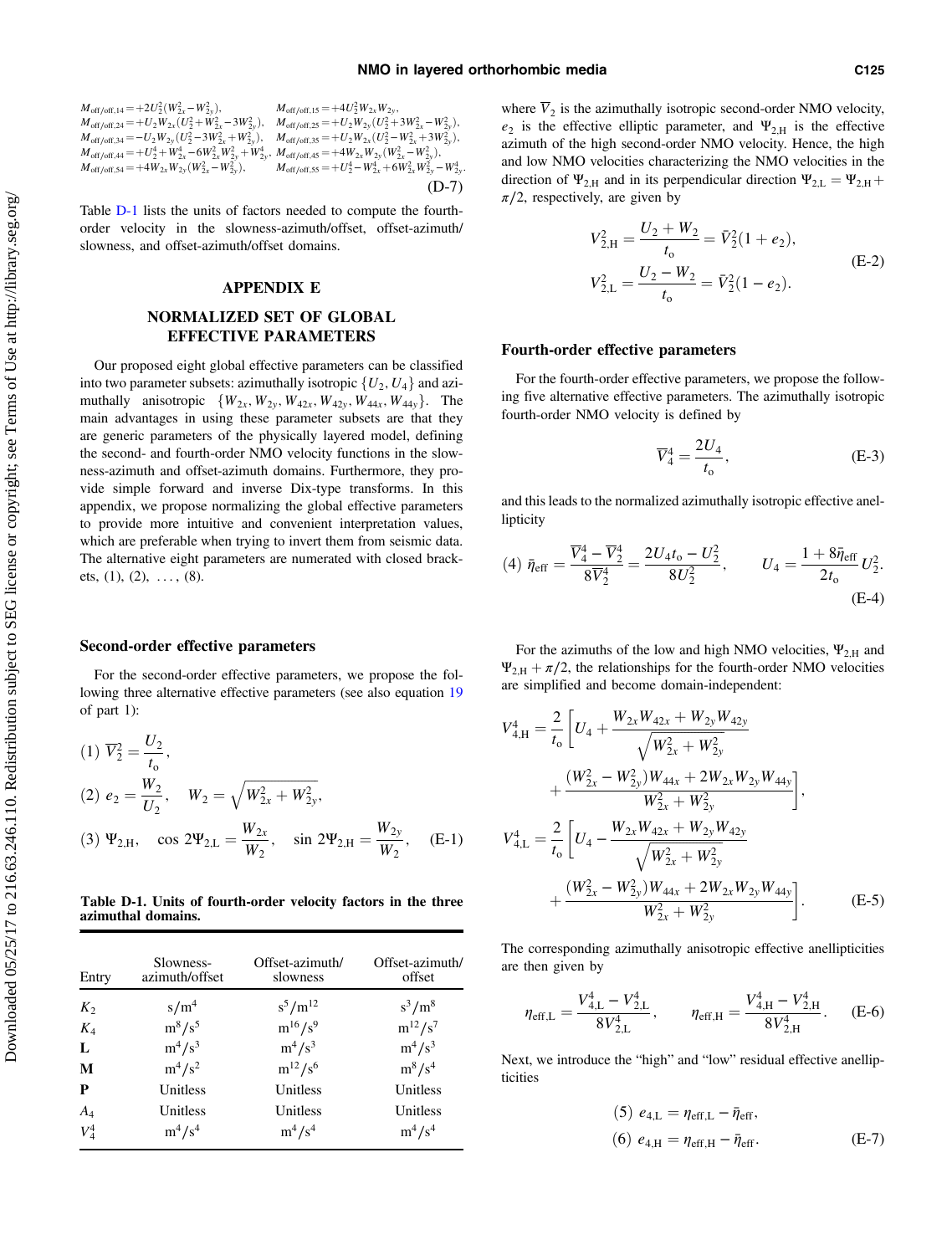#### <span id="page-13-0"></span>C126 Koren and Ravve

The last two effective parameters are the additional azimuths related to  $2\nu$  and  $4\nu$ :

$$
\cos 2\Psi_{42} = \frac{W_{42x}}{W_{42}}, \sin 2\Psi_{42} = \frac{W_{42y}}{W_{42}}, \quad W_{42} = \pm \sqrt{W_{42x}^2 + W_{42y}^2},
$$

$$
\cos 4\Psi_{44} = \frac{W_{44x}}{W_{44}}, \quad \sin 4\Psi_{44} = \frac{W_{44y}}{W_{44}}, \quad W_{44} = \pm \sqrt{W_{44x}^2 + W_{44y}^2}.
$$
(E-8)

The signs of  $W_{42}$  and  $W_{44}$  are chosen, so that the fourth-order azimuths  $\Psi_{42}$  and  $\Psi_{44}$  are the closest to the second-order azimuth  $\Psi_{2,H}$ , and for a single-layer model,  $\Psi_{42} = \Psi_{44} = \Psi_{2,H}$ . Thus, it is convenient to choose the last two effective azimuth parameters as

(7) 
$$
\Delta \Psi_{42} = \Psi_{42} - \Psi_{2,H}
$$
,  
\n(8)  $\Delta \Psi_{44} = \Psi_{44} - \Psi_{2,H}$ . (E-9)

To obtain the inverse relationships, we introduce equations [E-1](#page-12-0) and E-8 into equation [E-5](#page-12-0), and this leads to

$$
U_4 + W_{42} \cos 2\Delta \Psi_{42} + W_{44} \cos 4\Delta \Psi_{44} = \frac{V_{4,H}^4 t_0}{2},
$$
  

$$
U_4 - W_{42} \cos 2\Delta \Psi_{42} + W_{44} \cos 4\Delta \Psi_{44} = \frac{V_{4,L}^4 t_0}{2}.
$$
 (E-10)

The solution reads

$$
W_{42} = \frac{V_{4,H}^4 - V_{4,L}^4}{4 \cos 2\Delta\Psi_{42}} t_0,
$$
  
\n
$$
W_{44} = \frac{(V_{4,L}^4 + V_{4,H}^4)t_0 - 4U_4}{4 \cos 4\Delta\Psi_{44}} = \frac{V_{4,L}^4 - 2\bar{V}_4^4 + V_{4,H}^4}{4 \cos 4\Delta\Psi_{44}} t_0,
$$
\n(E-11)

and equation E-8 is then applied to find  $W_{42x}$ ,  $W_{42y}$ ,  $W_{44x}$ , and  $W_{44y}$ . Note that in the case of a single layer, there are no additional azimuths and the cosines in the denominators of equation E-11 are equal to one. For a single layer, equations E-10 and E-11 simplify to

$$
u_4 + w_{42} + w_{44} = \frac{v_{4,H}^4 \Delta t_0}{2}, \quad u_4 - w_{42} + w_{44} = \frac{v_{4,L}^4 \Delta t_0}{2},
$$
\n(E-12)

$$
w_{42} = \frac{v_{4,H}^4 - v_{4,L}^4}{4} \Delta t_0, \quad w_{44} = \frac{v_{4,L}^4 + v_{4,H}^4}{4} \Delta t_0 - u_4.
$$
\n(E-13)

We emphasize that  $V_{2,H}$  and  $V_{2,L}$  are the highest and the lowest second-order NMO velocities, whereas this is not true for  $V_{4,H}$  and  $V_{4,L}$ , which are the fourth-order NMO velocities in the directions of  $\Psi_{2,H}$  and  $\Psi_{2,L}$ , respectively. Moreover, it is not necessarily true that  $V_{4,H} > V_{4,L}$ , and for a multilayer medium,  $V_{4,H}$  and  $V_{4,L}$  are not the extreme values of function  $V_4(\psi)$  (see Figure [2\)](#page-5-0). However, for a single layer, these are extreme values due to the existence of the vertical symmetry planes (see Figure [1](#page-5-0)).

Finally, we provide representative values of the effective parameters computed for the single-layer (homogeneous) orthorhombic model considered in the section of the numerical examples (see the medium properties in Table 1 of part 1). The original effective parameters are

$$
t_0 = 0.285714s,
$$
  
\n $U_2 = 4.72500 \text{ km}^2/\text{s}, W_{2x} = -0.52500 \text{ km}^2/\text{s}, W_{2y} = 0,$   
\n $U_4 = 45.6371 \text{ km}^4/\text{s}^3, W_{42x} = -10.8090 \text{ km}^4/\text{s}^3 W_{42y} = 0,$   
\n $W_{44x} = 6.90357 \text{ km}^4/\text{s}^3 W_{44y} = 0,$   
\n(E-14)

and the normalized effective parameters are

$$
\begin{array}{llll} & \bar{v}_2 = 4.06630 \text{ km/s}, & e_2 = 0.111111, \\ & v_{2,H} = 4.28661 \text{ km/s}, & v_{2,L} = 3.83406 \text{ km/s}, \\ & v_{4,H} = 4.58892 \text{ km/s}, & v_{4,L} = 4.13420 \text{ km/s}, \\ & e_{4,H} = 1.81602 \times 10^{-2}, & e_{4,L} = 2.29703 \times 10^{-2}, & (E-15) \\ & \bar{\eta}_{eff} = 2.10112 \times 10^{-2}, & \Psi_{2,H} = 0, \\ & \Psi_{42} = 0, & \Psi_{44} = 0, \\ & \Delta \Psi_{42} = 0, & \Delta \Psi_{44} = 0. \end{array}
$$

For the multilayer orthorhombic medium considered above (see layer properties in Table 3 of part 1), the original effective parameters are

$$
t_0 = 2.15879s,
$$
  
\n $U_2 = 20.4326 \text{ km}^2/\text{s}, W_{2x} = -1.58949 \text{ km}^2/\text{s}, W_{2y} = -0.561274 \text{ km}^2/\text{s},$   
\n $U_4 = 201.981 \text{ km}^4/\text{s}^3, W_{42x} = -11.5086 \text{ km}^4/\text{s}^3, W_{42y} = -0.701264 \text{ km}^4/\text{s}^3,$   
\n $W_{44x} = 9.63248 \text{ km}^4/\text{s}^3, W_{44y} = -1.96740 \text{ km}^4/\text{s}^3,$   
\n(E-16)

and the normalized effective parameters are

$$
\bar{V}_{2} = 3.07650 \text{ km/s}, \qquad e_2 = 8.24990 \times 10^{-2},
$$
\n
$$
V_{2,H} = 3.20089 \text{ km/s}, \qquad V_{2,L} = 2.94686 \text{ km/s},
$$
\n
$$
V_{4,H} = 3.77553 \text{ km/s}, \qquad V_{4,L} = 3.67627 \text{ km/s},
$$
\n
$$
e_{4,H} = -1.91452 \times 10^{-2}, \qquad e_{4,L} = 4.16582 \times 10^{-2},
$$
\n
$$
\bar{\eta}_{eff} = 0.136103, \qquad \Psi_{2,H} = -80.2755^{\circ},
$$
\n
$$
\Psi_{42} = 1.74350^{\circ}, \qquad \Psi_{44} = -2.88592^{\circ},
$$
\n
$$
\Delta \Psi_{42} = -7.98098^{\circ}, \qquad \Delta \Psi_{44} = -12.6104^{\circ}.
$$
\n(E-17)

Overall, the strength of the anisotropy of the effective model is governed by four effective parameters,  $\bar{\eta}_{\text{eff}}$ ,  $e_2$ ,  $e_{4,H}$ ,  $e_{4,L}$ , and the nonhyperbolic traveltime is affected by all of them. The azimuthal variation of the traveltime is governed by the strength of the secondorder elliptic parameter  $e_2$ , the residual effective anellipticities  $e_{4,H}$ and  $e_{4,L}$ , effective azimuth  $\Psi_{2,H}$ , and two effective residual azimuths  $\Delta \Psi_{42}$  and  $\Delta \Psi_{44}$ .

The validity range of the normalized effective parameters can be roughly estimated. The elliptic parameter  $e_2$  is positive by definition, relating the high and low second-order NMO velocities to the azimuthally isotropic NMO velocity by equation [E-2,](#page-12-0) and we assume its values are within the following range:  $0 \le e_2 \le 0.5$ . The effective azimuthally isotropic anellipticity may be in the range of  $-0.2 \le \bar{\eta}_{eff} \le 0.6$ , where the negative values are less likely (due to induced anellipticity). The high and low residual anellipticities have no induced component because they are defined as difference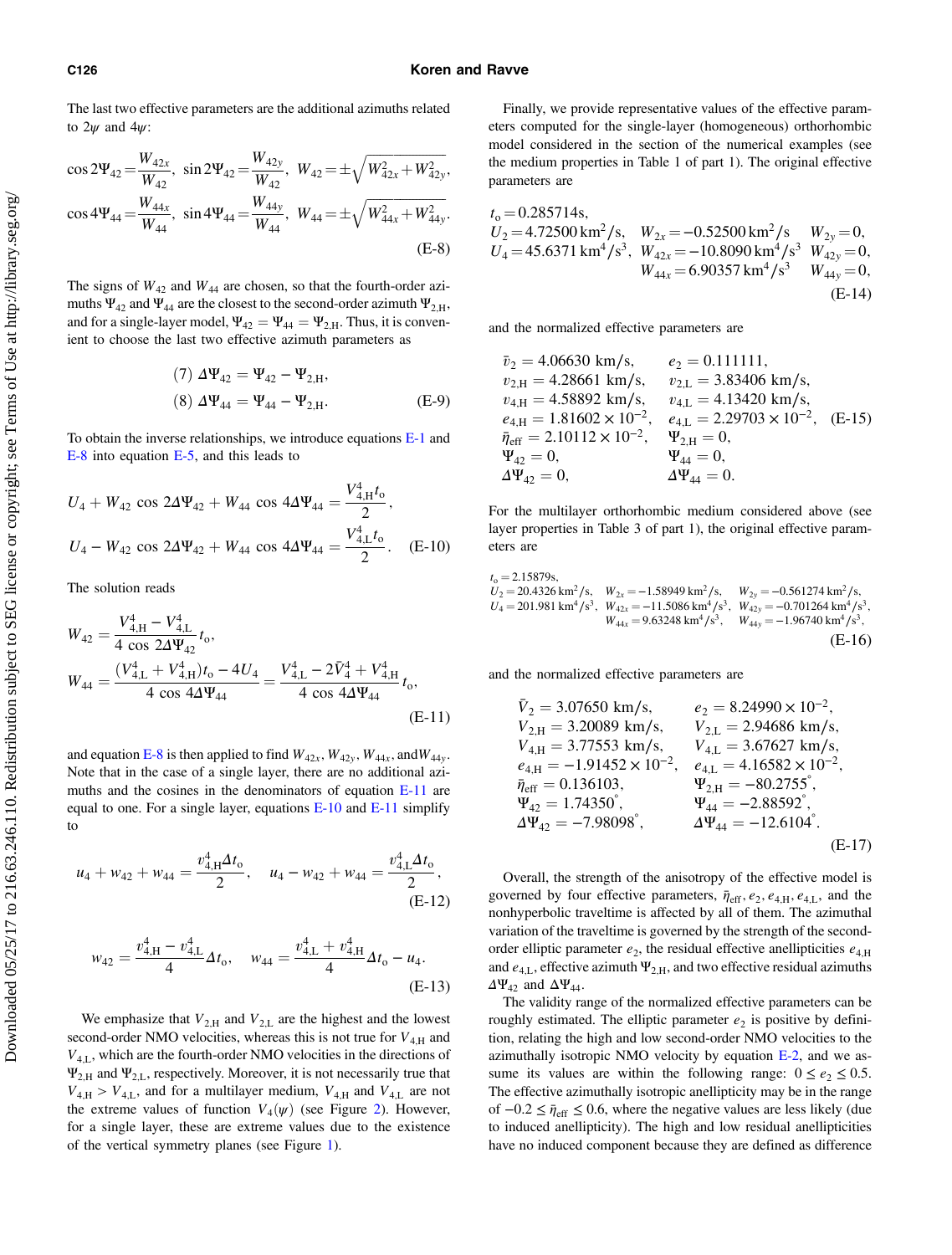<span id="page-14-0"></span>values in equation [E-7.](#page-12-0) Therefore, negative and positive values are equally possible, and their range should be symmetric. We assume  $|e_{4,\text{HL}}| \leq 0.4$ , but in most practical cases, the range will be smaller. The effective azimuth  $\Psi_{2H}$  appears in all relationships with multiplicity  $\omega_2 = 2$ , and therefore its range is  $0 \le \Psi_2 < \pi$ . The effective residual azimuths  $\Delta \Psi_{42}$  and  $\Delta \Psi_{44}$  appear with multiplicities  $\omega_{42}$  = 2 and  $\omega_{44} = 4$ , and in addition, we choose the signs of  $W_{42}$  and  $W_{44}$ to keep the absolute values of residual azimuths minimum. From this, we conclude that the residual azimuths may be of any sign, and the range of their absolute values is  $|\Delta \Psi_{42}| < \pi/4 = 45^\circ$ and  $|\Delta \Psi_{44}| < \pi/8 = 22.5^{\circ}$ .

### APPENDIX F

## FOURTH-ORDER NMO VELOCITY FOR MULTILAYER MODELS AND WEAK AZIMUTHAL ANISOTROPY

In this appendix, we consider a special case of weak azimuthal anisotropy of a layered orthorhombic medium. This case may be modeled by a VTI background with strong anisotropy (horizontal layering plane), and two mutually orthogonal vertical fracture planes, whose weakness components ([Schoenberg and Helbig,](#page-19-0) [1997\)](#page-19-0) are small. In this case, the two azimuthally isotropic parameters  $U_2$  and  $U_4$  can still be large, where the other six azimuthally anisotropic parameters  $W_{2x}$ ,  $W_{2y}$ ,  $W_{42x}$ ,  $W_{44y}$ , and  $W_{44y}$  are assumed small. We expand the second- and fourth-order NMO velocities into a power series of small effective parameters and drop the nonlinear terms with their products and powers. For weak azimuthal anisotropy, the second- and fourth-order NMO velocity functions (equation [18](#page-4-0)) and the effective anellipticity look alike in the slowness- and offset-azimuth domains:

$$
\eta_{\text{eff}}(\psi) = \frac{U_4 t_0}{4U_2^2} - \frac{U_4 t_0}{2U_2^3} (W_{2x} \cos 2\psi + W_{2y} \sin 2\psi) \n+ \frac{t_0}{4U_2^2} (W_{42x} \cos 2\psi + W_{42y} \sin 2\psi + W_{44x} \cos 4\psi \n+ W_{44y} \sin 4\psi) - \frac{1}{8},
$$
\n(F-1)

where the azimuth  $\psi$  stands for either  $\psi_{\rm slw}$  or  $\psi_{\rm off}$ . We emphasize, however that even for weak azimuthal anisotropy, the slowness azimuth is not equal to the offset azimuth. Equations [E-1](#page-12-0) and [E-16](#page-13-0) may also be arranged with two additional fourth-order azimuths  $\Psi_{42}$  and  $\Psi_{44}$ :

$$
V_2^2(\psi)t_0 = U_2 + W_2 \cos 2(\psi - \Psi_{2,H}),
$$
  
\n
$$
V_4^4(\psi)t_0 = 2[U_4 + W_{42} \cos 2(\psi - \Psi_{42}) + W_{44} \cos 4(\psi - \Psi_{44})],
$$
 (F-2)

$$
\eta_{\text{eff}}(\psi) = \frac{t_0}{4} \left\{ \frac{U_4}{U_2^2} - \frac{2U_4}{U_2^3} W_2 \cos 2(\psi - \Psi_{2,\text{H}}) + \frac{1}{U_2^2} [W_{42} \cos 2(\psi - \Psi_{42}) + W_{44} \cos 4(\psi - \Psi_{44})] \right\} - \frac{1}{8},
$$
\n(F-3)

where

$$
W_2^2 = W_{2x}^2 + W_{2y}^2, \t\t\cos 2\Psi_{slow} = \frac{W_{2x}}{W_2}, \t\sin 2\Psi_{slow} = \frac{W_{2y}}{W_2},
$$
  
\n
$$
W_{42}^2 = W_{42x}^2 + W_{42y}^2, \t\cos 2\Psi_{42} = \frac{W_{42x}}{W_{42}}, \t\sin 2\Psi_{42} = \frac{W_{42y}}{W_{42}},
$$
  
\n
$$
W_{44}^2 = W_{44x}^2 + W_{44y}^2, \t\cos 4\Psi_{44} = \frac{W_{44x}}{W_{44}}, \t\sin 4\Psi_{44} = \frac{W_{44y}}{W_{44}}.
$$
  
\n(F-4)

Note that  $W_2$  is a positive value, whereas  $W_{42}$  and  $W_{44}$  may be of any sign. In the case of weak azimuthal anisotropy, in terms of normalized global effective parameters, the second-and fourth-order NMO velocities and effective anellipticity become

$$
V_2^2(\psi) = \bar{V}_2^2[1 + e_2 \cos 2(\psi - \Psi_{2,H})],
$$
  
\n
$$
V_4^4(\psi) = \bar{V}_4^4 + \frac{V_{4,H}^4 - V_{4,L}^4 \cos 2(\psi - \Psi_{42})}{2} \cos 2\Delta\Psi_{42} + \frac{V_{4,H}^4 - 2\bar{V}_4^4 + V_{4,L}^4 \cos 4(\psi - \Psi_{44})}{2} \cos 4\Delta\Psi_{44},
$$
  
\n
$$
\eta_{eff}(\psi) = \bar{\eta}_{eff} + e_2 \frac{1 + 8\bar{\eta}_{eff}}{4} \tan 2\Delta\Psi_{42} \sin 2(\psi - \Psi_{2,H}) + \frac{e_{4,H} - e_{4,L}}{2} \frac{\cos 2(\psi - \Psi_{42})}{\cos 2\Delta\Psi_{42}} + \frac{e_{4,H} + e_{4,L}}{2} \frac{\cos 4(\psi - \Psi_{44})}{\cos 4\Delta\Psi_{44}},
$$
(F-5)

where, due to weak azimuthal anisotropy, the azimuth  $\psi$  is generic and stands for  $\psi_{\rm slw}$  and  $\psi_{\rm off}$ . Note that even when  $e_{4,H}$  and  $e_{4,L}$ vanish, for multilayer media, it is still true that  $\eta_{\text{eff}}(\psi) \neq \bar{\eta}_{\text{eff}}$ , except for azimuths  $\Psi_{2,H}$  and  $\Psi_{2,H} + \pi/2$ . For single-layer media, the effective residual azimuths vanish, and the last relationship simplifies to

$$
\eta_{\text{eff}}(\psi) = \bar{\eta}_{\text{eff}} + \frac{e_{4,H} - e_{4,L}}{2} \cos 2(\psi - \Psi_{2,H})
$$

$$
+ \frac{e_{4,H} + e_{4,L}}{2} \cos 4(\psi - \Psi_{2,H}). \tag{F-6}
$$

The lag between the offset and slowness azimuth for weak azimuthal anisotropy does not vanish:

$$
\sin(\psi_{\text{off}} - \psi_{\text{slw}}) = -\frac{W_2}{U_2} \sin 2(\psi - \Psi_{2,\text{H}}) + \left[ \frac{U_4 W_2}{U_2^2} \sin 2(\psi - \Psi_{2,\text{H}}) \right. \left. -\frac{W_{42}}{2U_2} \sin 2(\psi - \Psi_{42}) - \frac{W_{44}}{U_2} \sin 4(\psi - \Psi_{44}) \right] p_h^2 \left. + O(p_h^4), \right.
$$
 (F-7)

where the expression in square brackets has the units of velocity squared. Note that even in the expression for the lag between the two azimuths, the azimuth on the right side is generic and may be either phase or offset azimuth. With the normalized effective parameters, equation F-7 becomes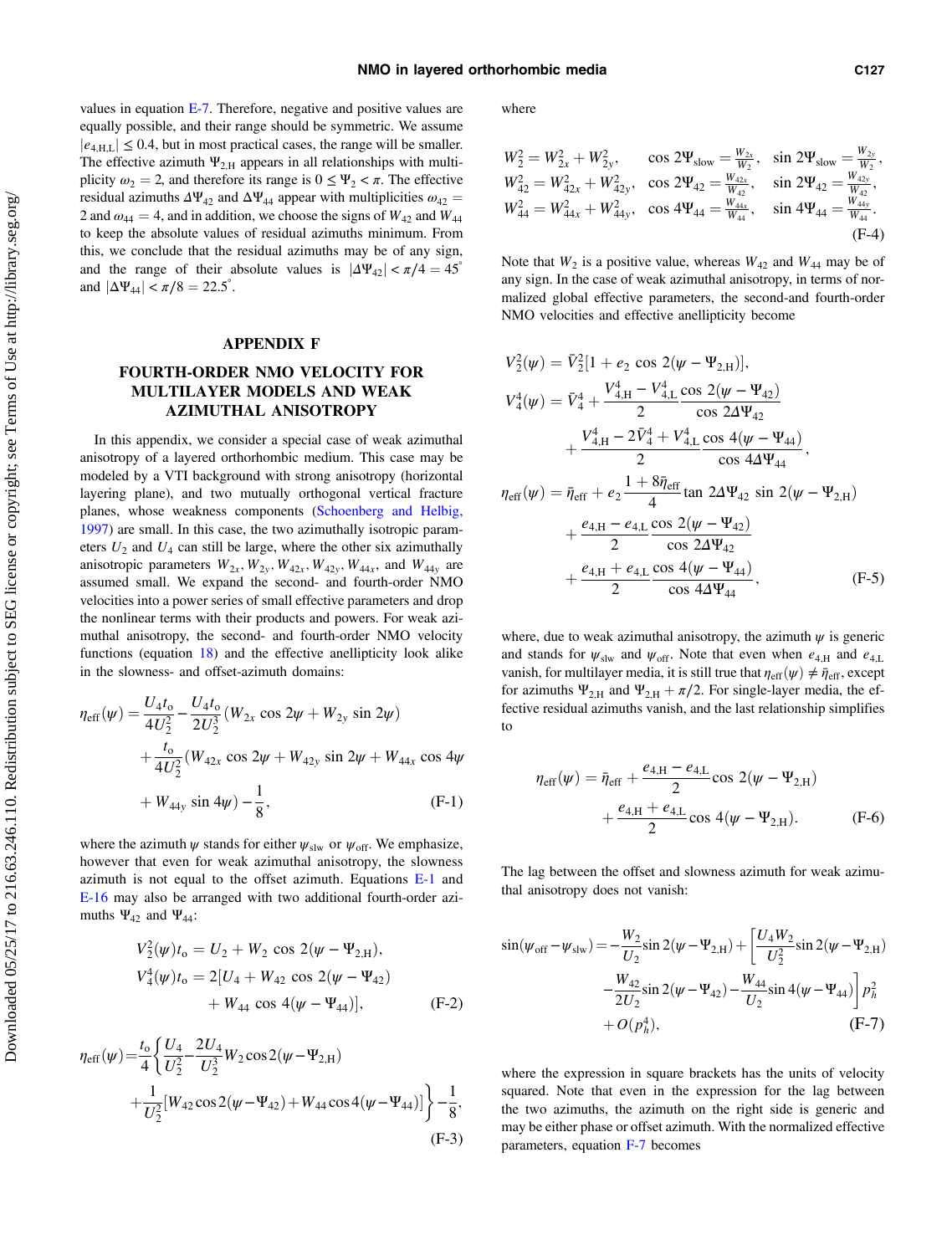#### <span id="page-15-0"></span>C128 Koren and Ravve

$$
\sin(\psi_{\text{off}} - \psi_{\text{slw}}) = -e_2 \sin 2(\psi - \Psi_{2,\text{H}}) \n+ \left\{ e_2 \frac{1 + 8\bar{\eta}_{\text{eff}}}{2} \sin 2(\psi - \Psi_{2,\text{H}}) \right. \n- \left[ (e_{4,\text{H}} - e_{4,\text{L}}) + e_2 \frac{1 + 8\bar{\eta}_{\text{eff}}}{2} \right] \n\times \frac{\sin 2(\psi - \Psi_{42})}{\cos 2\Delta\Psi_{42}} - 2(e_{4,\text{L}} + e_{4,\text{H}}) \n\times \frac{\sin 4(\psi - \Psi_{44})}{\cos 4\Delta\Psi_{44}} \right\} \bar{V}_2^2 p_h^2.
$$
\n(F-8)

#### APPENDIX G

## EFFECTIVE ANELLIPTICITY FOR A SINGLE LAYER AND WEAK ANISOTROPY

In this appendix, we refer to a single layer, in which all anisotropic parameters are considered weak. It follows from equations D-3 and D-4 of part 1 that for a single layer, there are no additional azimuths. All global effective azimuths are equal  $\Psi_{2,H}$  =  $\Psi_{42} = \Psi_{44}$  and coincide with either  $\psi_{x_1}$  or  $\psi_{x_2}$  as one of the two vertical symmetry planes matches with  $\Psi_{2,H}$ . For weak anisotropy, the following relationships hold for the vertical-slowness coefficients for P-waves (see equations B-10–B-13 of part 1):

$$
A = 1 + 2\delta_2, \quad B = 1 + 2\delta_1, \quad C = -2\eta_2, \quad D = -2\eta_1,
$$
  

$$
E = -2(\eta_1 + \eta_2 - \eta_3), \quad (G-1)
$$

where the medium anellipticities are given by

$$
\eta_1 = \frac{\varepsilon_1 - \delta_1}{1 + 2\delta_1} \approx \varepsilon_1 - \delta_1, \quad \eta_2 = \frac{\varepsilon_2 - \delta_2}{1 + 2\delta_2} \approx \varepsilon_2 - \delta_2,
$$

$$
\eta_3 = \frac{\varepsilon_1 - \varepsilon_2 - \delta_3(1 + 2\varepsilon_2)}{(1 + 2\varepsilon_2)(1 + 2\delta_3)} \approx \varepsilon_1 - \varepsilon_2 - \delta_3,
$$
(G-2)

and  $\delta_1, \delta_2, \delta_3, \epsilon_1$ , and  $\epsilon_2$  are Tsvankin'[s \(1997\)](#page-19-0) orthorhombic parameters.

For P-waves, the local effective parameters can be obtained from equations D-3 and D-4 of part 1

$$
u_2 = (1 + \delta_1 + \delta_2) v_P^2 \Delta t_0
$$
  
\n
$$
w_{2x} = (\delta_2 - \delta_1) \cos 2\psi_{x_1} v_P^2 \Delta t_0
$$
  
\n
$$
w_{2y} = (\delta_2 - \delta_1) \sin 2\psi_{x_1} v_P^2 \Delta t_0
$$
  
\n
$$
u_4 = \frac{1 + 2(\delta_1 + \delta_2) + 4(\eta_1 + \eta_2) - \eta_3}{2} v_P^4 \Delta t_0
$$
  
\n
$$
w_{42x} = -[2(\eta_1 - \eta_2) + (\delta_1 - \delta_2)] \cos 2\psi_{x_1} v_P^4 \Delta t_0
$$
  
\n
$$
w_{42y} = -[2(\eta_1 - \eta_2) + (\delta_1 - \delta_2)] \sin 2\psi_{x_1} v_P^4 \Delta t_0
$$
  
\n
$$
w_{44x} = \frac{\eta_3}{2} \cos 4\psi_{x_1} v_P^4 \Delta t_0
$$
  
\n
$$
w_{44y} = \frac{\eta_3}{2} \sin 4\psi_{x_1} v_P^4 \Delta t_0
$$

fourth-orderparameters:

$$
(G-3)
$$

Note that the shear parameters  $f, \gamma_1$ , and  $\gamma_2$  do not appear in equation [F-2](#page-14-0). This means that acoustic approximation is implicitly assumed with weak anisotropy. Using the effective parameters defined in equation [F-2,](#page-14-0) we obtain the effective anellipticity function, and it coincides with the results obtained by [Pech and Tsvan](#page-19-0)[kin \(2004](#page-19-0))

$$
\eta_{eff}(\psi) = \eta_1 \sin^2(\psi - \psi_{x_1}) + \eta_2 \cos^2(\psi - \psi_{x_1}) \n- \eta_3 \cos^2(\psi - \psi_{x_1}) \sin^2(\psi - \psi_{x_1}), \n= \frac{4(\eta_1 + \eta_2) - \eta_3}{8} - \frac{\eta_1 - \eta_2}{2} \cos 2(\psi - \psi_{x_1}) \n+ \frac{\eta_3}{4} \cos 4(\psi - \psi_{x_1}).
$$
\n(G-4)

### APPENDIX H

## QUARTIC COEFFICIENT FOR A SINGLE ELASTIC LAYER WITH STRONG ANISOTROPY

In this appendix, we compute the quartic coefficient in the offsetazimuth domain for a single orthorhombic layer, and we compare it with the result obtained by [Al-Dajani et al. \(1998\).](#page-19-0) In that paper, the moveout is presented by a nonnormalized quartic term with coefficient  $A'_4$  as

$$
t^{2} = t_{0}^{2} + A_{2}h^{2} + \frac{A'_{4}h^{2}}{1 + A_{C}h^{2}},
$$
 (H-1)

where  $A_C$  is the asymptotic correction factor and  $A'_4$  is related to our normalized quartic term  $A_4$  by

$$
A'_4 = \frac{A_4}{v_2^2 t_0^2} = -\frac{v_4^4 - v_2^4}{4v_2^4} \cdot \frac{1}{v_2^2 t_0^2} = -\frac{v_4^4 - v_2^4}{4v_2^6 t_0^2}.
$$
 (H-2)

The fourth-order NMO velocity is computed using equations [11,](#page-3-0) [12,](#page-3-0) and [D-3](#page-11-0) to [D-7.](#page-11-0) For a medium consisting of a single orthorhombic layer, the local parameters are also global. In this case, the fourth-order parameters are not all independent, and the following constraint holds:

$$
w_{2x} = w_2 \cos 2\psi_{x_1}, \quad w_{2y} = w_2 \sin 2\psi_{x_1}, w_{42x} = w_{42} \cos 2\psi_{x_1}, \quad w_{42y} = w_{42} \sin 2\psi_{x_1}, w_{44x} = w_{44} \cos 4\psi_{x_1}, \quad w_{44y} = w_{44} \sin 4\psi_{x_1}.
$$
 (H-3)

With this in mind, the nonnormalized quartic coefficient for a single layer may be presented as

$$
A'_{4} = A_{4,0} + A_{4,2} \cos 2(\psi_{\text{off}} - \psi_{x_{1}})
$$
  
+  $A_{4,4} \cos 4(\psi_{\text{off}} - \psi_{x_{1}}),$  (H-4)

where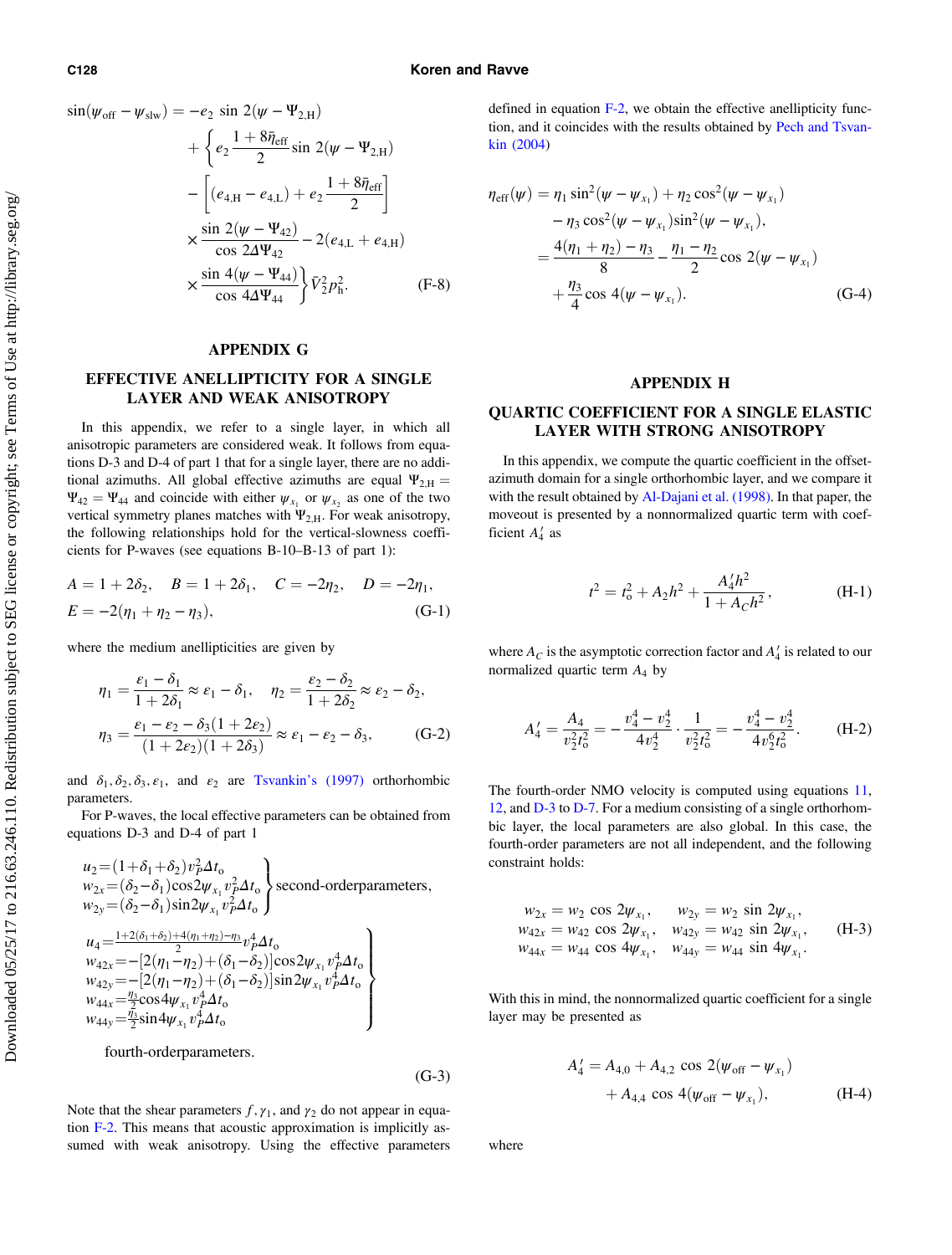<span id="page-16-0"></span>
$$
A_{4,0} = \frac{2u_2^6 - 4t_0u_4w_2^4 + w_2^6 - u_2^4(4t_0u_4 + 3w_2^2)}{8(u_2^2 - w_2^2)^4}
$$
  
\n
$$
- \frac{3t_0u_2w_2w_{42}(u_2^2 + w_2^2) + 2t_0u_2^2w_2^2(2u_4 + 3w_{44})}{2(u_2^2 - w_2^2)^4},
$$
  
\n
$$
A_{4,2} = \frac{u_2^5w_2 - t_0w_{42}(u_2^4 + 6u_2^2w_2^2 + w_2^4)}{2(u_2^2 - w_2^2)^4}
$$
  
\n
$$
- \frac{u_2w_2^3(2u_2^2 - w_2^2) + 4t_0u_2w_2(u_2^2 + w_2^2)(u_4 + w_{44})}{2(u_2^2 - w_2^2)^4},
$$
  
\n
$$
A_{4,4} = \frac{w_2^2(u_2^4 + w_2^4 - 2u_2^2w_2^2 - 8t_0u_2^2u_4)}{8(u_2^2 - w_2^2)^4}
$$
  
\n
$$
- \frac{t_0u_2w_2w_{42}(u_2^2 + w_2^2) + 4t_0w_{44}(u_2^4 + w_2^4)}{2(u_2^2 - w_2^2)^4}.
$$
 (H-5)

Next, we rearrange equation [H-4](#page-15-0) as

$$
A'_{4} = (A_{4,0} + A_{4,2} + A_{4,4})\cos^{2}(\psi_{\text{off}} - \psi_{x_{1}})
$$
  
+  $(A_{4,0} - A_{4,2} + A_{4,4})\sin^{2}(\psi_{\text{off}} - \psi_{x_{1}})$   
-  $8A_{4,4}\cos^{2}(\psi_{\text{off}} - \psi_{x_{1}})\sin^{2}(\psi_{\text{off}} - \psi_{x_{1}})$   
=  $(A_{4,0} + A_{4,2} + A_{4,4})\cos^{4}(\psi_{\text{off}} - \psi_{x_{1}})$   
+  $(A_{4,0} - A_{4,2} + A_{4,4})\sin^{4}(\psi_{\text{off}} - \psi_{x_{1}})$   
+  $2(A_{4,0} - 3A_{4,4})\cos^{2}(\psi_{\text{off}} - \psi_{x_{1}})\sin^{2}(\psi_{\text{off}} - \psi_{x_{1}}).$   
(H-6)

We introduce new notations

$$
B_C = A_{4,0} + A_{4,2} + A_{4,4},
$$
  
\n
$$
B_S = A_{4,0} - A_{4,2} + A_{4,4},
$$
  
\n
$$
B_M = 2(A_{4,0} - 3A_{4,4}),
$$
  
\n(H-7)

and equation H-6 becomes

$$
A'_{4} = B_{C} \cos^{4}(\psi_{\text{off}} - \psi_{x_{1}}) + B_{S} \sin^{4}(\psi_{\text{off}} - \psi_{x_{1}})
$$
  
+  $B_{M} \cos^{2}(\psi_{\text{off}} - \psi_{x_{1}}) \sin^{2}(\psi_{\text{off}} - \psi_{x_{1}}),$  (H-8)

where the coefficients are obtained by combining equations [H-5](#page-15-0) and H-7

$$
B_C = \frac{(u_2 - w_2)^2 - 2t_0(u_4 + w_{42} + w_{44})}{4(u_2 - w_2)^4},
$$
  
\n
$$
B_S = \frac{(u_2 + w_2)^2 - 2t_0(u_4 - w_{42} + w_{44})}{4(u_2 + w_2)^4},
$$
  
\n
$$
B_M = \frac{u_2^2 - w_2^2 - 2t_0(u_4 - 3w_{44})}{2(u_2 - w_2)^2(u_2 + w_2)^2}.
$$
 (H-9)

Local effective parameters are expressed through the coefficients  $A, \ldots, E$  of the vertical-slowness surface in equations  $D-3$  and [D-4](#page-11-0) of part 1

$$
u_2 = \frac{A+B}{2} v_{ver}^2 \Delta t_o,
$$
  
\n
$$
w_2 = \frac{A-B}{2} v_{ver}^2 \Delta t_o,
$$
  
\n
$$
u_4 = \left(\frac{3A^2 + 2AB + 3B^2}{16} - \frac{3C + 3D + E}{4}\right) v_{ver}^4 \Delta t_o,
$$
  
\n
$$
w_{42} = \left(\frac{A^2 - B^2}{4} - C + D\right) v_{ver}^4 \Delta t_o,
$$
  
\n
$$
w_{44} = \left[\frac{(A-B)^2}{16} - \frac{C + D - E_i}{4}\right] v_{ver}^4 \Delta t_o.
$$
 (H-10)

Introduction of these equations into equation H-9 results in

$$
B_C = \frac{C}{A^4 v_{\text{ver}}^4 t_0^2}, \quad B_S = \frac{D}{B^4 v_{\text{ver}}^4 t_0^2}, \quad B_M = \frac{E}{A^2 B^2 v_{\text{ver}}^4 t_0^2}.
$$
\n(H-11)

So far, equation H-11 is valid for any wave type. Next, we apply the coefficients  $A$ , ...,  $E$  for P-waves to compare our solution with Al-Dajani's. Recall that for P-wave  $v_{ver} = v_P$ , and from equation B-10 of part 1

$$
A = 1 + 2\delta_2, B = 1 + 2\delta_1.
$$
 (H-12)

[Al-Dajani et al. \(1998\)](#page-19-0) use slightly different parameterization, applying  $f_1$ and $f_2$ , where  $f_2$  corresponds to our standard parameter  $f$ 

$$
f_1 = \frac{C_{33} - C_{44}}{C_{33}} = 1 - v_P^2/v_{S,x_2}^2,
$$
  

$$
f_2 = \frac{C_{33} - C_{55}}{C_{33}} = 1 - v_P^2/v_{S,x_1}^2,
$$
 (H-13)

where  $v_{S,x_1}$  and  $v_{S,x_2}$  are the vertical shear velocities polarized in the directions  $x_1$  and  $x_2$ , respectively. The system becomes redundant, and equation A-8 of part 1 yields the following constraint:

$$
(1 - f_1)(1 + 2\gamma_2) = (1 - f_2)(1 + 2\gamma_1) = \frac{C_{66}}{C_{33}}.
$$
 (H-14)

[Al-Dajani et al. \(1998\)](#page-19-0) do not use parameter  $\gamma_1$ ; they use  $f_1, f_2, \gamma_2$ . Actually, one can use all parameters of the redundant set, provided constraint H-14 is acknowledged. With the definitions of equation H-13, equations B-11 and B-12 of part 1 result in

$$
C = -\frac{2(\epsilon_2 - \delta_2)(f_2 + 2\delta_2)}{f_2},
$$
  
\n
$$
D = -\frac{2(\epsilon_1 - \delta_1)(f_1 + 2\delta_1)}{f_1}.
$$
 (H-15)

Introducing equations H-12 and H-15 into the first two equations of equation set H-11 results in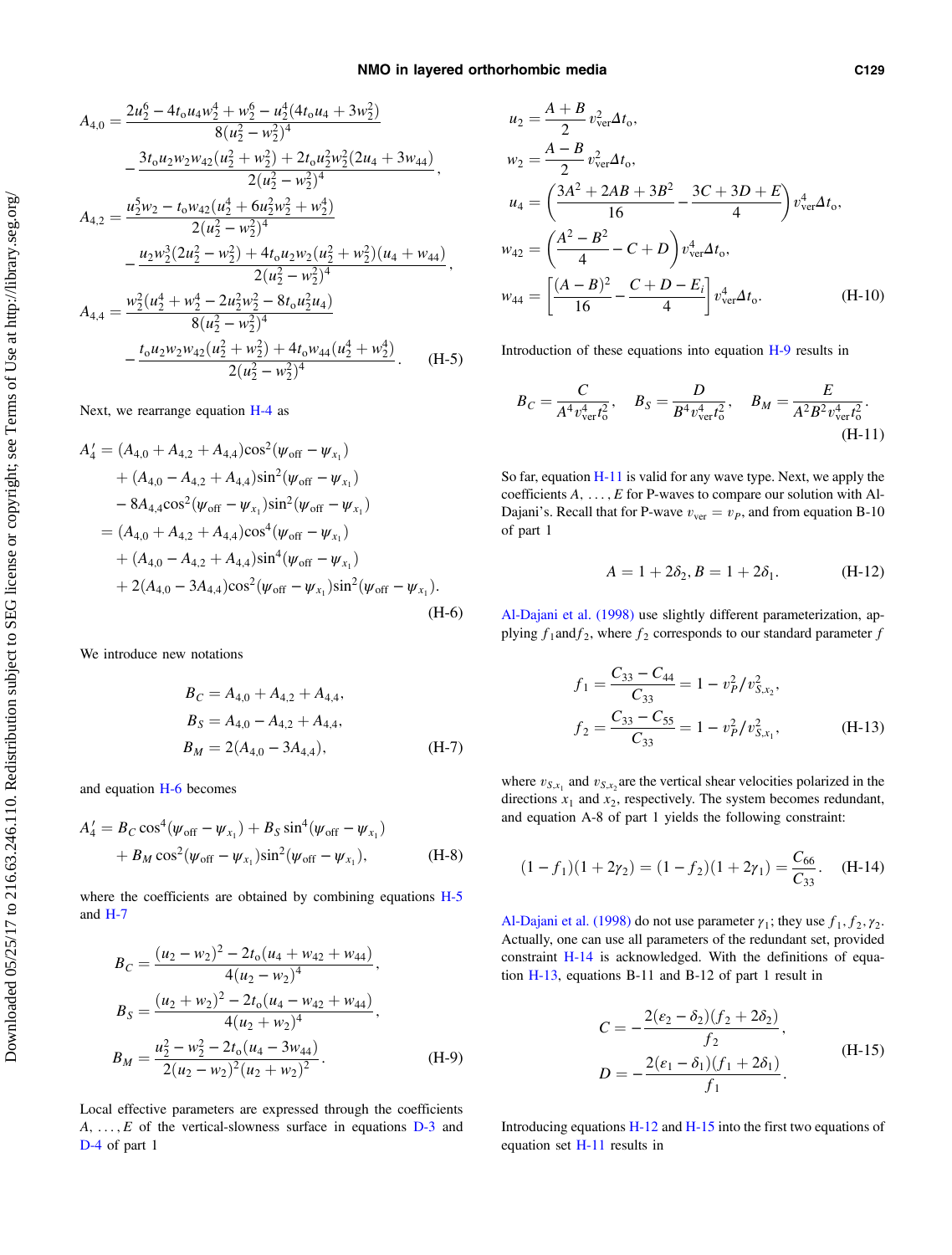#### C130 Koren and Ravve

$$
B_C = -\frac{2(\varepsilon_2 - \delta_2)(f_2 + 2\delta_2)}{(1 + 2\delta_2)^4 f_2 v_p^4 t_0^2},
$$
  
\n
$$
B_S = -\frac{2(\varepsilon_1 - \delta_1)(f_1 + 2\delta_1)}{(1 + 2\delta_1)^4 f_1 v_p^4 t_0^2},
$$
\n(H-16)

which coincides with the results obtained by [Al-Dajani et al. \(1998,](#page-19-0) equations 10 and 11). Next, we show that parameter  $B_M$  in the third equation of equation set [H-11](#page-16-0) also matches the results of the cited paper. It follows from the third equation of equation set [H-11](#page-16-0) that the denominator of  $B_M$  is identical to this of [Al-Dajani et al. \(1998\),](#page-19-0) so we compare the numerator. Al-Dajani's result in equation 12 of their paper has factor two in the numerator, and we rearrange parameter  $E$ , which is given in equation B-13 of part 1 as

$$
E = 2(Q + K), \tag{H-17}
$$

where

$$
Q = \frac{(C_{13} + C_{55})^2 (C_{44} - C_{66})}{2C_{33}(C_{33} - C_{55})^2} + \frac{(C_{23} + C_{44})^2 (C_{55} - C_{66})}{2C_{33}(C_{33} - C_{44})^2} + \frac{(C_{13} + C_{55})^2 (C_{23} + C_{44})^2 (2C_{33} - C_{44} - C_{55})}{2C_{33}(C_{33} - C_{44})^2 (C_{33} - C_{55})^2}, \quad (H-18)
$$

and

$$
K = -\frac{(C_{13} + C_{55})(C_{23} + C_{44})(C_{12} + C_{66})}{C_{33}(C_{33} - C_{44})(C_{33} - C_{55})}
$$
  
= 
$$
-\frac{A_{12}A_{13}A_{23}}{C_{33}^3 f_1 f_2},
$$
 (H-19)

where parameters  $A_{12}$ ,  $A_{13}$ , and  $A_{23}$  are defined in equation A-6 of part 1. It follows from equations A-9–A-11 of part 1 that:

$$
\frac{A_{13}}{C_{33}} = \sqrt{f_2(f_2 + 2\delta_2)} \cdot \frac{A_{23}}{C_{33}} = \sqrt{f_1(f_1 + 2\delta_1)},
$$
  
\n
$$
\frac{A_{12}}{C_{33}} = \sqrt{2\delta_3(1 + 2\varepsilon_2)[(1 + 2\varepsilon_2) - (1 + 2\gamma_2)(1 - f_1)] + [(1 + 2\varepsilon_2) - (1 + 2\gamma_2)(1 - f_1)]^2}.
$$
\n(H-20)

Converting the stiffness components into [Tsvankin](#page-19-0)'s (1997) orthorhombic parameters, we obtain

$$
Q = \frac{(f_1 + 2\delta_1)[\delta_2(f_1 + f_2) + f_1f_2]}{f_1f_2}
$$
  
 
$$
-\frac{2(1 - f_1)(f_1\delta_2 + f_2\delta_1 + f_1f_2)\gamma_2}{f_1f_2}, \quad (H-21)
$$

$$
K = -[(1 + 2\gamma_2)f_1
$$
  
+ 2(\epsilon\_2 - \gamma\_2)]\sqrt{\frac{f\_1 + 2\delta\_1}{f\_1} \cdot \frac{f\_2 + 2\delta\_2}{f\_2}}  

$$
\times \sqrt{1 + \frac{2\delta_3(1 + 2\epsilon_2)}{(1 + 2\gamma_2)f_1 + 2(\epsilon_2 - \gamma_2)}}.
$$
 (H-22)

The expression in the square brackets in Al-Dajani'[s et al. \(1998\)](#page-19-0) equation 12 includes five terms. The sum of the first four terms is identical to our parameter  $Q$  (although these terms are presented there in a slightly different form), and the last term there coincides with our parameter K. In the case of acoustic approximation,  $f_1 = f_2 = 1$ , and equations H-21 and H-22 simplify to

$$
Q = (1 + 2\delta_1)(1 + 2\delta_2),
$$
  
\n
$$
K = -\sqrt{1 + 2\delta_1}\sqrt{1 + 2\delta_2}\sqrt{1 + 2\delta_3}(1 + 2\varepsilon_2),
$$
  
\n
$$
E = 2(Q + K)
$$
  
\n
$$
= 2(1 + 2\delta_1)(1 + 2\delta_2)\left[1 - \sqrt{\frac{(1 + 2\eta_1)(1 + 2\eta_2)}{1 + 2\eta_3}}\right],
$$
  
\n(H-23)

where  $\eta_1, \eta_2$ , and  $\eta_3$  are the intrinsic anellipticities defined in equation [G-2.](#page-15-0)

## LIST OF SYMBOLS

### Interval parameters

| $v_{P}$                                            |     | vertical compressional velocity of the ortho-       |
|----------------------------------------------------|-----|-----------------------------------------------------|
|                                                    |     | rhombic layer                                       |
| $v_{S,x_1}$                                        | $=$ | vertical velocity of S-wave polarized in the $x_1$  |
|                                                    |     | direction                                           |
| $v_{S,x_2}$                                        |     | vertical velocity of S-wave polarized in the $x_2$  |
|                                                    |     | direction                                           |
| $f = f_2$                                          |     | coefficient depending on the ratio between ver-     |
|                                                    |     | tical shear velocity, polarized in the $x_1$ direc- |
|                                                    |     | tion, and the vertical compressional velocity       |
| $f_1$                                              |     | = coefficient depending on the ratio between        |
|                                                    |     | vertical shear velocity, polarized in the $x_2$ di- |
|                                                    |     | rection, and vertical compressional velocity        |
|                                                    |     | (redundant but suitable parameter)                  |
| $\delta_1, \delta_2, \delta_3,$                    | $=$ | Tsvankin's (1997) orthorhombic parameters           |
| $\mathcal{E}_1, \mathcal{E}_2, \gamma_1, \gamma_2$ |     | of a layer                                          |
| $\eta_1, \eta_2, \eta_3$                           | $=$ | intrinsic anellipticities of orthorhombic media     |
|                                                    |     |                                                     |

### Local parameters

| $\Delta t_{\mathrm{o},i}$         | = local vertical time (two way if not speci- |
|-----------------------------------|----------------------------------------------|
|                                   | fied otherwise)                              |
| $v_2(\psi)$                       | = azimuthally dependent local second-        |
|                                   | order NMO velocity                           |
| $v_4(\psi)$                       | = azimuthally dependent local fourth-order   |
|                                   | NMO velocity                                 |
| $\eta_{\rm eff}^{\rm loc} (\psi)$ | = azimuthally dependent local effective      |
|                                   | anellipticity                                |
| $u_{2,i}, w_{2x,i}, w_{2y,i}$     | = local second-order effective parameters;   |
|                                   | <i>i</i> is the layer number                 |
| $u_{4,i}, w_{42x,i}, w_{42y,i},$  | = local fourth-order effective parameters;   |
| $W_{44x,i}, W_{44y,i}$            | $i$ is the layer number                      |
| A, B, C, D, E                     | series coefficients of the vertical slowness |
|                                   |                                              |

### Global parameters

| $p_h$ | magnitude of the horizontal-slowness vector |
|-------|---------------------------------------------|
| $h_R$ | radial offset component                     |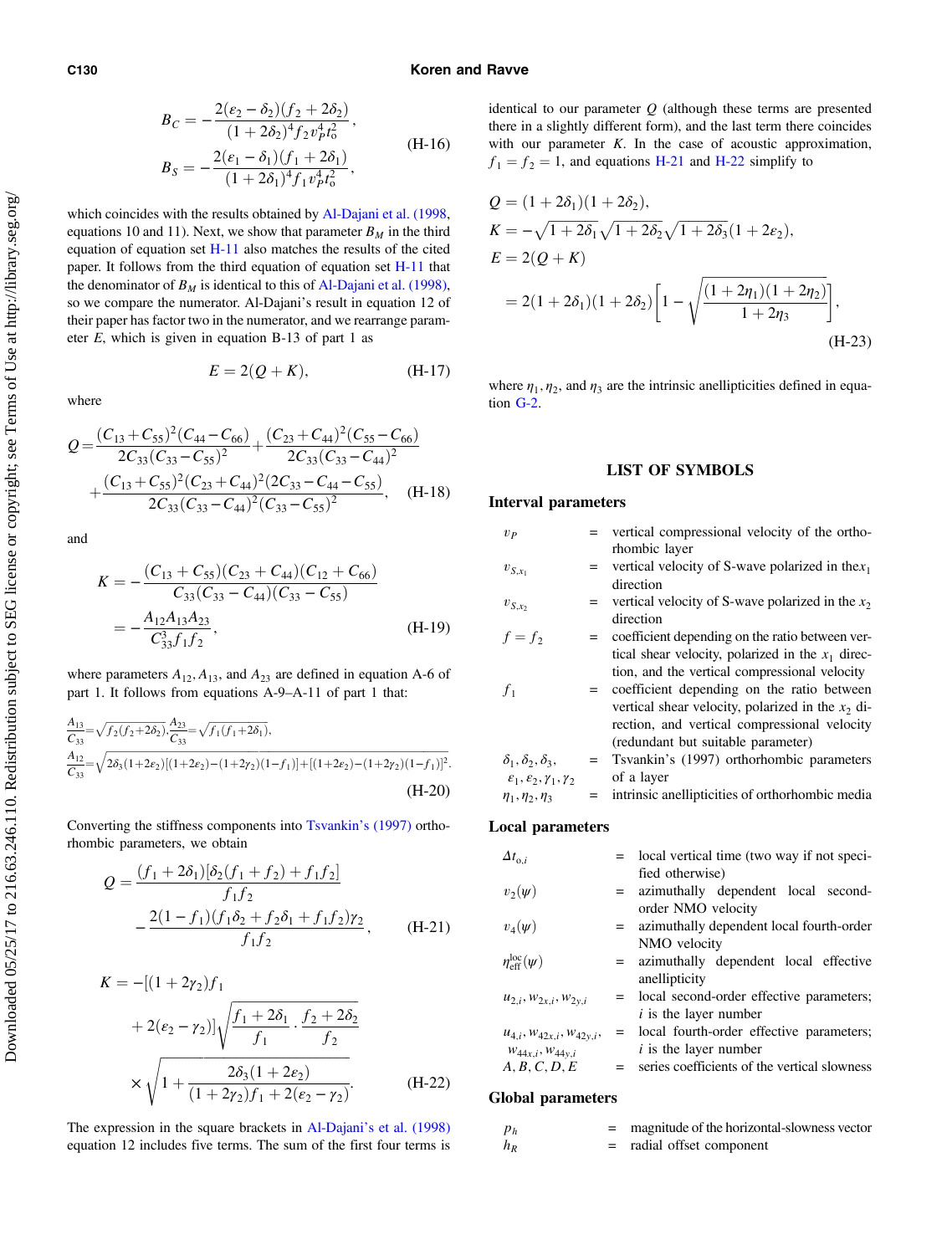### NMO in layered orthorhombic media C131

| $h_T$                                 | transverse offset component<br>$=$                                                               | $K_{\mathrm{2, slw}}(\psi_{\mathrm{off}})$     | = offset-azimuth/slowness domain normaliz-                                                        |
|---------------------------------------|--------------------------------------------------------------------------------------------------|------------------------------------------------|---------------------------------------------------------------------------------------------------|
| h                                     | offset magnitude<br>$=$                                                                          |                                                | ing factor of fourth-order NMO velocity                                                           |
| $\bar h$                              | normalized offset<br>$=$                                                                         | $K_{4, \text{slw}}(\psi_{\text{off}})$         | = offset-azimuth/slowness domain kernel of                                                        |
| $t_{\rm o}$<br>t                      | two-way vertical time<br>$=$<br>two-way traveltime<br>$=$                                        | $K_{2,\text{off}}(\psi_{\text{off}})$          | fourth-order NMO velocity<br>= offset-azimuth/offset domain normalizing                           |
| $\overline{t}$                        | normalized two-way traveltime<br>$=$                                                             |                                                | factor of fourth-order NMO velocity                                                               |
| Z                                     | depth of reflector point<br>$=$                                                                  | $K_{4,\text{off}}(\psi_{\text{off}})$          | = offset-azimuth/offset domain kernel of                                                          |
| $V_{\text{ave}}$                      | global average vertical velocity<br>$=$                                                          |                                                | fourth-order NMO velocity                                                                         |
| $V_{2,L}$                             | global effective low second-order NMO<br>$=$                                                     | $\mathbf{m}$                                   | = row vector of length five with global high-                                                     |
|                                       | velocity                                                                                         |                                                | order parameters                                                                                  |
| $V_{2,H}$                             | global effective high second-order NMO<br>$=$<br>velocity                                        | $\mathbf{a}_{\text{slw},5}(\psi_{\text{slw}})$ | = vector of length five dependent on slow-<br>ness azimuth only                                   |
| $\overline{V}_2$                      | azimuthally isotropic second-order NMO<br>$=$<br>velocity                                        | $\mathbf{a}_{\text{slw},7}(\psi_{\text{slw}})$ | vector of length seven dependent on slow-<br>$=$<br>ness azimuth only                             |
| $e_2$                                 | effective elliptic parameter<br>$=$                                                              | $\mathbf{a}_{\text{off,5}}(\psi_{\text{off}})$ | vector of length five dependent on offset<br>$=$                                                  |
| $V_{4,L}$                             | global effective fourth-order NMO veloc-<br>$=$                                                  |                                                | azimuth only                                                                                      |
|                                       | ity computed at the azimuth of the global                                                        | $\mathbf{a}_{\text{off},7}(\psi_{\text{off}})$ | = vector of length seven dependent on offset                                                      |
|                                       | effective low second-order NMO velocity<br>global effective fourth-order NMO veloc-              | $\mathbf{M}^\text{lag}_\text{slw}$             | azimuth only                                                                                      |
| $V_{\rm 4,H}$                         | $=$<br>ity computed at the azimuth of the global                                                 |                                                | matrix needed to compute the azimuthal<br>$=$<br>lag in slowness-azimuth domain                   |
|                                       | effective high second-order NMO velocity                                                         | $M_{off}^{B}$                                  | = matrix needed to compute the slowness                                                           |
| $\overline{V}_4$                      | azimuthally isotropic fourth-order NMO<br>$=$                                                    |                                                | azimuth versus the offset azimuth                                                                 |
|                                       | velocity                                                                                         | $M_{\text{slw}/\text{off}}$                    | matrix needed to compute the fourth-order<br>$=$                                                  |
| $\eta_{\rm eff,L}$                    | effective anellipticity computed at the azi-<br>$=$                                              |                                                | NMO velocity in the slowness-azimuth/                                                             |
|                                       | muth of the global effective low second-                                                         |                                                | offset domain                                                                                     |
|                                       | order NMO velocity                                                                               | $M_{\rm off/slw}$                              | matrix needed to compute the fourth-order<br>$=$                                                  |
| $\eta_{\rm eff, H}$                   | effective anellipticity computed at the azi-<br>$=$<br>muth of the global effective high second- |                                                | NMO velocity in the offset-azimuth/slow-<br>ness domain                                           |
|                                       | order NMO velocity                                                                               | $M_{off/off}$                                  | = matrix needed to compute the fourth-order                                                       |
| $\bar{\eta}_{\mathrm{eff}}$           | azimuthally isotropic effective anellipticity<br>$=$                                             |                                                | NMO velocity in the offset-azimuth/offset                                                         |
| $e_{4,\rm L}$                         | residual effective anellipticity computed at<br>$=$                                              |                                                | domain                                                                                            |
|                                       | the azimuth of the global effective low sec-                                                     | $\eta_{\rm eff}(\psi)$                         | azimuthally dependent global effective<br>$=$                                                     |
|                                       | ond-order NMO velocity                                                                           |                                                | anellipticity in slowness- or offset-azimuth                                                      |
| $e_{4,H}$                             | = residual effective anellipticity computed at                                                   |                                                | domain                                                                                            |
|                                       | the azimuth of the global effective high<br>second-order NMO velocity                            | $A_4(\psi)$                                    | normalized quartic coefficient of moveout<br>$=$<br>in slowness- or offset-azimuth domain         |
| $\alpha$                              | = normalized asymptotic correction factor of                                                     | $A'_4(\psi)$                                   | nonnormalized quartic coefficient of<br>$=$                                                       |
|                                       | the traveltime approximation                                                                     |                                                | moveout in slowness- or offset-azimuth                                                            |
| $A_C$                                 | = nonnormalized asymptotic correction fac-                                                       |                                                | domain                                                                                            |
|                                       | tor of the traveltime approximation                                                              | $U_2, W_{2x}, W_{2y}$                          | global second-order effective parameters<br>$=$                                                   |
| $V_2(\psi)$                           | generic azimuthally dependent global sec-<br>$=$                                                 | $U_4, W_{42x}, W_{42y},$                       | = global fourth-order effective parameters                                                        |
|                                       | ond-order NMO velocity                                                                           | $W_{44x}$ , $W_{44y}$                          |                                                                                                   |
| $V_4(\psi)$                           | generic azimuthally dependent global                                                             |                                                |                                                                                                   |
| $V_{2,\text{slw}}(\psi_{\text{slw}})$ | fourth-order NMO velocity<br>slowness-azimuth/slowness domain global                             | <b>Azimuths</b>                                |                                                                                                   |
|                                       | second-order NMO velocity                                                                        | =                                              | azimuth of local orthorhombic axis $x_1$                                                          |
| $V_{4,\text{slw}}(\psi_{\text{slw}})$ | slowness-azimuth/slowness domain global                                                          | $\psi_{x_1}$<br>$\psi_{x_2}$<br>$=$            | azimuth of local orthorhombic axis $x_2$                                                          |
|                                       | fourth-order NMO velocity                                                                        | $\psi_{\rm slw}$<br>=                          | slowness azimuth, phase-velocity azimuth                                                          |
| $V_{2,\text{off}}(\psi_{\text{slw}})$ | slowness-azimuth/offset domain global<br>$=$                                                     | $\psi_{\text{off}}$<br>=                       | offset azimuth (acquisition azimuth)                                                              |
|                                       | second-order NMO velocity                                                                        | Ψ<br>$=$                                       | generic azimuth, may be either slowness azimuth                                                   |
| $V_{4,\text{off}}(\psi_{\text{slw}})$ | slowness-azimuth/offset domain global<br>$=$                                                     |                                                | or offset azimuth                                                                                 |
| $V_{2,\text{slw}}(\psi_{\text{off}})$ | fourth-order NMO velocity<br>offset-azimuth/slowness domain global<br>$=$                        | $\Psi_{2,L}$<br>$=$                            | azimuth of global low second-order NMO velocity<br>azimuth of global high second-order NMO veloc- |
|                                       | second-order NMO velocity                                                                        | $\Psi_{2,H}$<br>$=$<br>ity                     |                                                                                                   |
| $V_{\rm 4, slw}(\psi_{\rm off})$      | offset-azimuth/slowness domain global<br>$=$                                                     | $\Psi_{42}$                                    | = fourth-order global effective azimuth related to ba-                                            |
|                                       | fourth-order NMO velocity                                                                        |                                                | sic azimuthal multiplicity                                                                        |
| $V_{2,\text{off}}(\psi_{\text{off}})$ | offset-azimuth/offset domain global sec-<br>$=$                                                  | $\Psi_{44}$                                    | = fourth-order global effective azimuth related to                                                |
|                                       | ond-order NMO velocity                                                                           |                                                | doubled azimuthal multiplicity                                                                    |
| $V_{4,\rm off}(\psi_{\rm off})$       | offset-azimuth/offset<br>domain<br>global<br>$=$<br>fourth-order NMO velocity                    | $\Delta\Psi_{42}$                              | = fourth-order global effective residual azimuth re-<br>lated to basic azimuthal multiplicity     |